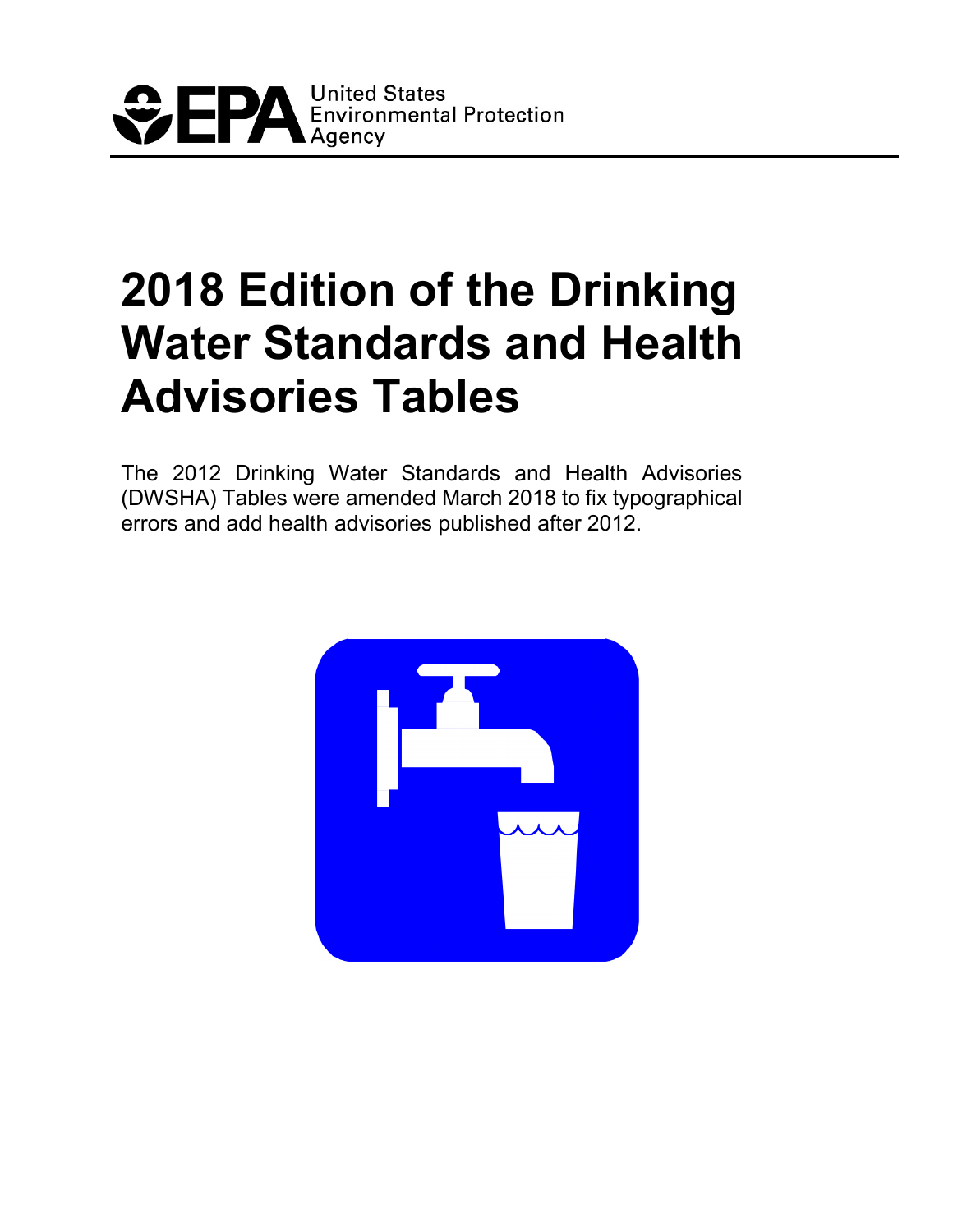## **2018 Edition of the Drinking Water Standards and Health Advisories**

**EPA 822-F-18-001**

**Office of Water U.S. Environmental Protection Agency Washington, DC**

**March 2018**

**Recycled/Recyclable** Printed on paper that contains at least 50% recycled fiber.

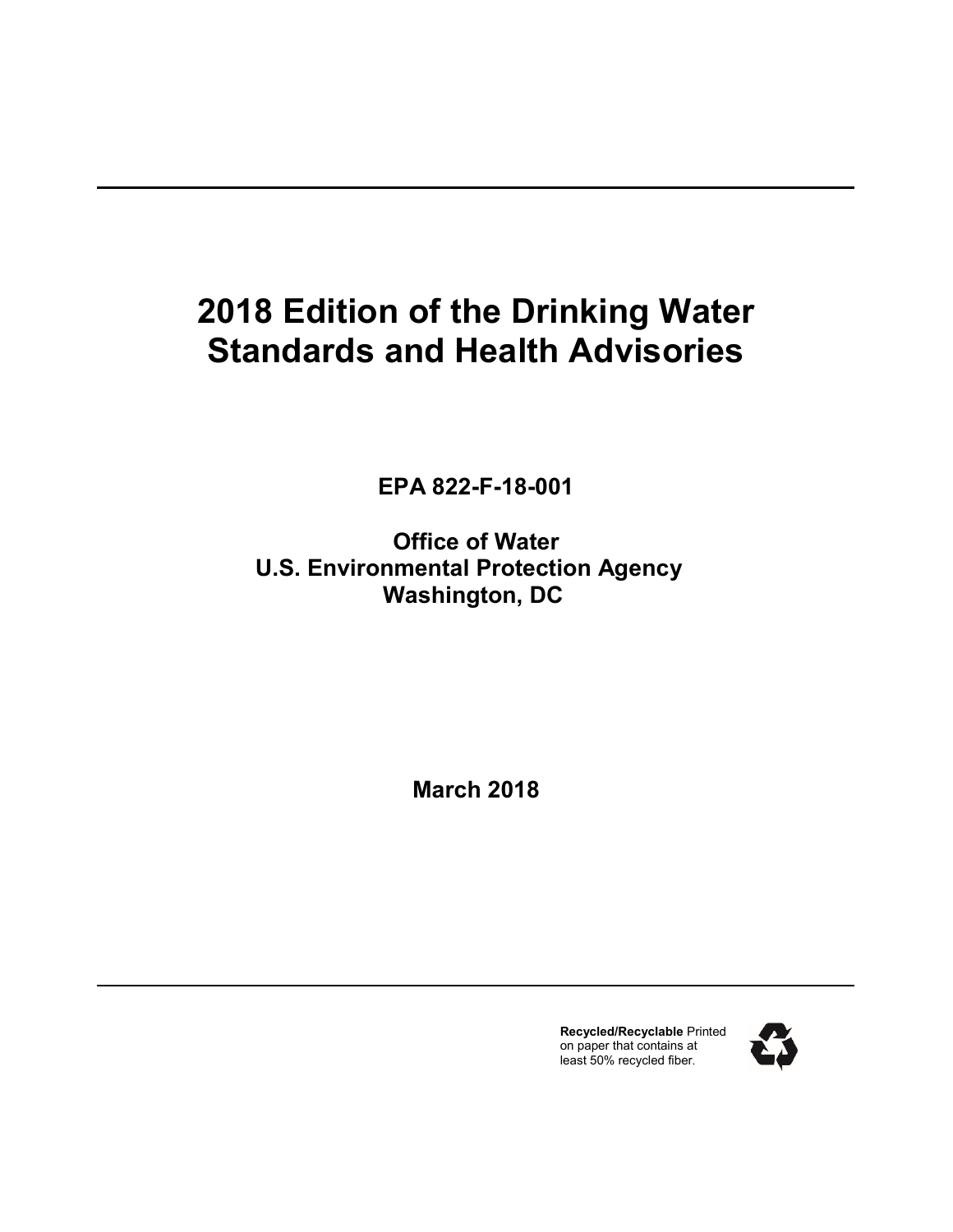The Health Advisory (HA) Program, sponsored by the EPA's Office of Water (OW), publishes concentrations of drinking water contaminants at Drinking Water Specific Risk Level Concentration for cancer (10-4 Cancer Risk) and concentrations of drinking water contaminants at which noncancer adverse health effects are not anticipated to occur over specific exposure durations - One-day, Ten-day, and Lifetime - in the *Drinking Water Standards and Health Advisories* (DWSHA) tables. The One-day and Ten-day HAs are for a 10 kg child and the Lifetime HA is for a 70 kg adult. The daily drinking water consumption for the 10 kg child and 70 kg adult are assumed to be 1 L/day and 2 L/day, respectively. The Lifetime HA for the drinking water contaminant is calculated from its associated Drinking Water Equivalent Level (DWEL), obtained from its RfD, and incorporates a drinking water Relative Source Contribution (RSC) factor of contaminant-specific data or a default of 20% of total exposure from all sources. Maximum Contaminant Levels (MCLs) and Maximum Contaminant Level Goals (MCLGs) for some regulated drinking water contaminants are also published.

HAs serve as the informal technical guidance for unregulated drinking water contaminants to assist Federal, State and local officials, and managers of public or community water systems in protecting public health as needed. They are not to be construed as legally enforceable Federal standards. EPA's OW has provided MCLs, MCLGs, RfDs, One-Day HAs, Ten-day HAs, DWELs, Lifetime HAs, Drinking Water Specific Risk Level Concentration for cancer (10-4 Cancer Risk), and Cancer Descriptors in the DWSHA tables. HAs are intended to protect against noncancer effects. The  $10^{-4}$ Cancer Risk level provides information concerning cancer effects. The MCL values for specific drinking water contaminants must be used for regulated contaminants in public drinking water systems.

The DWSHA tables are revised periodically by the OW so that the benchmark values are consistent with the most current Agency assessments. Reference dose (RfD) values are updated to reflect the values in the Integrated Risk Information System (IRIS) and the Office of Pesticide Programs (OPP) Reregistration Eligibility Decisions (REDs) documents. The associated DWEL is recalculated accordingly. The 2018 DWSHA tables **do not** reflect assessments from IRIS or OPP published from 2012 to 2018. The DWSHA tables are currently undergoing a modernization effort to move the relevant HA information into a web-based format. This posting of the 2018 DWSHA tables is an intermediate step to address typographical errors and include health advisories published since the 2012 tables were published.

A Lifetime noncancer benchmark is made available to risk assessment managers for comparison to the cancer risk level drinking water concentration (10-4 Cancer Risk) and to determine whether the noncancer Lifetime HA or the cancer risk level drinking water concentration provides a more meaningful scenario-specific risk reduction. In this regard, the Office of Water defines the Lifetime HA as the concentration in drinking water that is not expected to cause any adverse noncarcinogenic effects for a lifetime of exposure, whereas the  $10^{-4}$  Cancer Risk is the concentration of the chemical contaminant in drinking water that is associated with a specific probability of cancer. The Office of Water also advises consideration of the more conservative cancer risk levels  $(10^{-5}, 10^{-6})$ , found in the IRIS or OPP RED source documents, if it is considered more appropriate for exposure-specific risk assessment.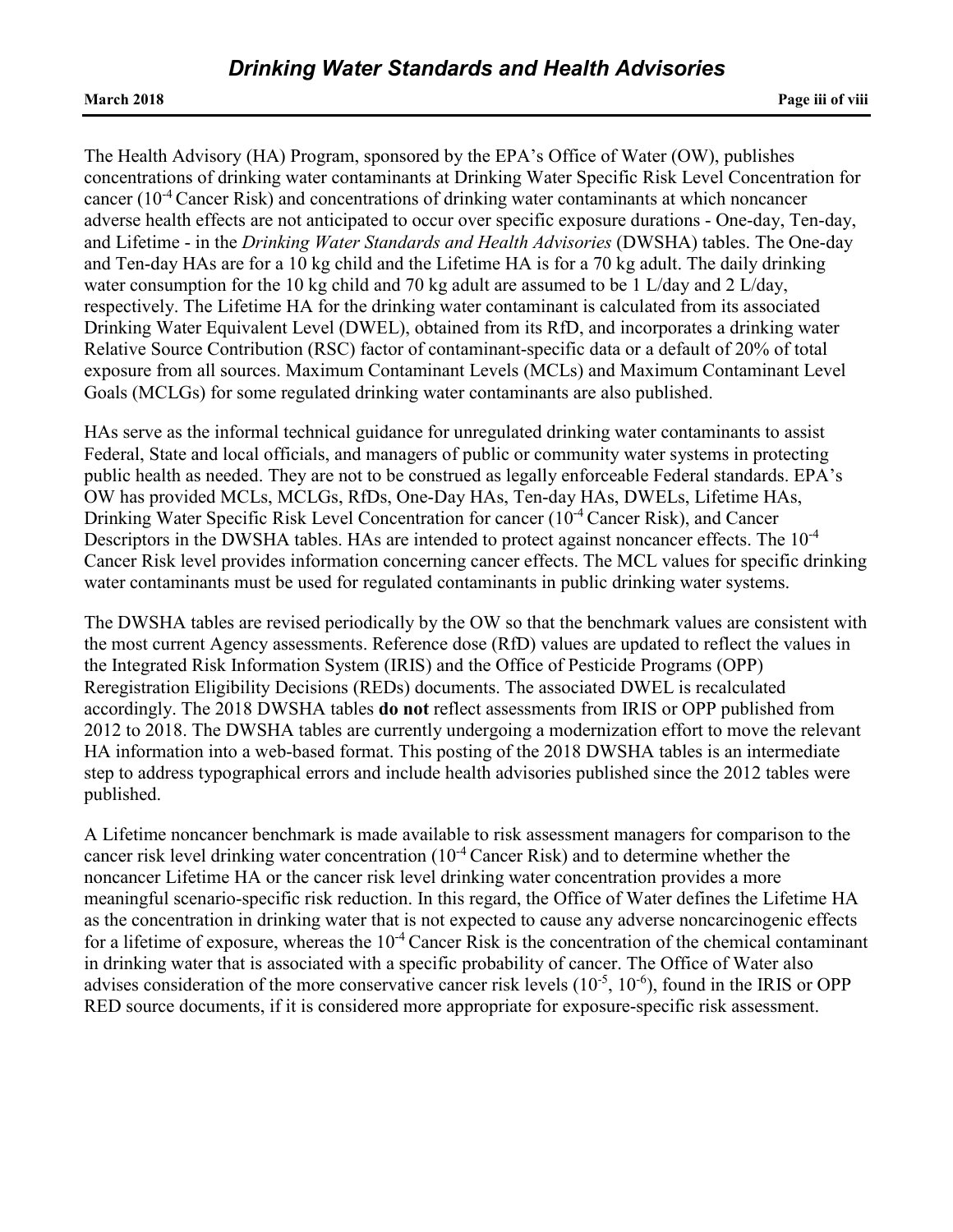Many of the values on the DWSHA tables have been revised since the original HAs were published. Revised RfDs, 10<sup>-4</sup> Cancer Risk values, and cancer designations or descriptors obtained from Integrated Risk Information System (IRIS) are presented in **BOLD** type. Revised RfDs, 10<sup>-4</sup> Cancer Risk values, and cancer designations or descriptors obtained from Office of Pesticide Program's Registration Eligibility Decision (OPP RED) are presented in *BOLD ITALICS* type.

The summaries of IRIS Toxicological Reviews from which the RfDs and cancer benchmarks, as well as the associated narratives and references can be accessed at: [http://www.epa.gov/IRIS.](http://www.epa.gov/iris/) Those from OPP REDs can be accessed at: [http://www.epa.gov/pesticides/reregistration/status.htm.](http://www.epa.gov/pesticides/reregistration/status.htm)

In some cases, there is an HA value for a contaminant but there is no reference to an HA document. Such HA values can be found in the Drinking Water Criteria Document for the contaminant.

With a few exceptions, the RfDs, Health Advisories, and Cancer Risk values have been rounded to one significant figure following the convention adopted by IRIS.

For unregulated chemicals with current IRIS or OPP REDs RfDs, the Lifetime Health Advisories are calculated from the associated DWELs, using the RSC values published in the HA documents for the contaminants.

The DWSHA tables may be reached from the Water Science home page at: [http://www.epa.gov/waterscience/.](http://www.epa.gov/ost/) The DWSHA tables are accessed under the Drinking Water icon.

Copies of the Tables may be ordered free of charge from

SAFE DRINKING WATER HOTLINE 1-800-426-4791 Monday thru Friday, 9:00 AM to 5:30 PM EST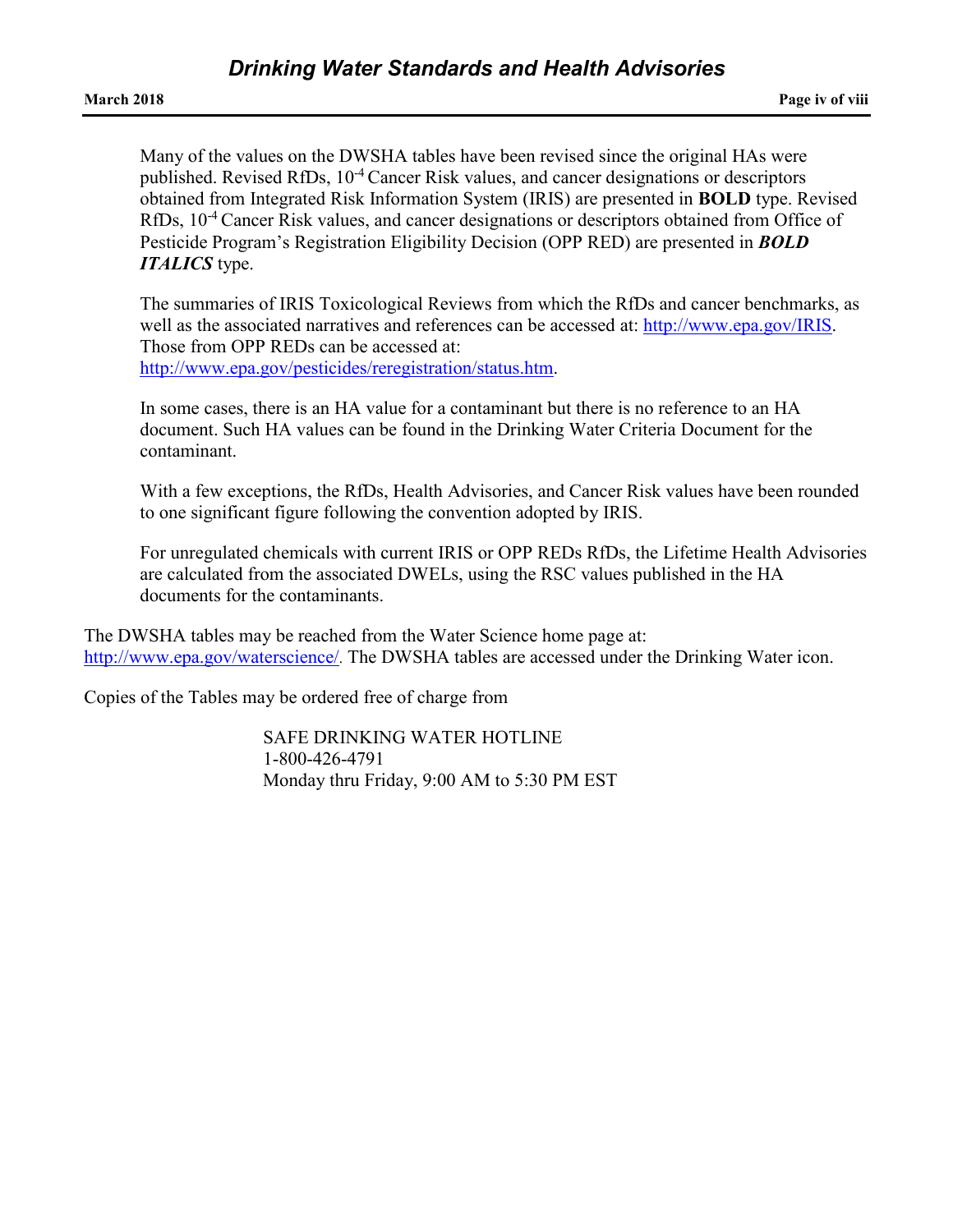### **DEFINITIONS**

The following definitions for terms used in the DWSHA tables are not all-encompassing, and should not be construed to be "official" definitions. They are intended to assist the user in understanding terms used in the DWSHA tables.

**Action Level:** The concentration of a contaminant which, if exceeded, triggers treatment or other requirements which a water system must follow. For example, it is the level of lead or copper which, if exceeded in over 10% of the homes tested, triggers treatment for corrosion control.

**Cancer Classification:** A descriptive weight-of-evidence judgment as to the likelihood that an agent is a human carcinogen and the conditions under which the carcinogenic effects may be expressed. Under the 2005 EPA *Guidelines for Carcinogen Risk Assessment*, Cancer Descriptors replace the earlier alpha numeric Cancer Group designations (US EPA 1986 guidelines). The Cancer Descriptors in the 2005 EPA *Guidelines for Carcinogen Risk Assessment* are as follows:

- "carcinogenic to humans" (**H**)
- "likely to be carcinogenic to humans" (**L**)
- "likely to be carcinogenic above a specified dose but not likely to be carcinogenic below that dose because a key event in tumor formation does not occur below that dose" (**L/N**)
- "suggestive evidence of carcinogenic potential" (**S**)
- "inadequate information to assess carcinogenic potential" (**I**)
- "not likely to be carcinogenic to humans" (**N**)

The letter abbreviations provided parenthetically above are now used in the DWSHA tables in place of the prior alpha numeric identifiers for chemicals that have been evaluated under the new guidelines (the 2005 guidelines or the 1996 and 1999 draft guidelines) or whose records in the DWSHA tables have been revised.

**Cancer Group:** A qualitative weight-of-evidence judgment as to the likelihood that a chemical may be a carcinogen for humans. Each chemical was placed into one of the following five categories (US EPA 1986 guidelines). The Cancer Group designations are given in the Tables for chemicals that have not yet been evaluated under the new guidelines or whose records in the DWSHA tables have been revised.

### **Group Category**

- **A** Human carcinogen
- **B** Probable human carcinogen: **B1** indicates limited human evidence **B2** indicates sufficient evidence in animals and inadequate or no evidence in humans
- **C** Possible human carcinogen
- **D** Not classifiable as to human carcinogenicity
- **E** Evidence of noncarcinogenicity for humans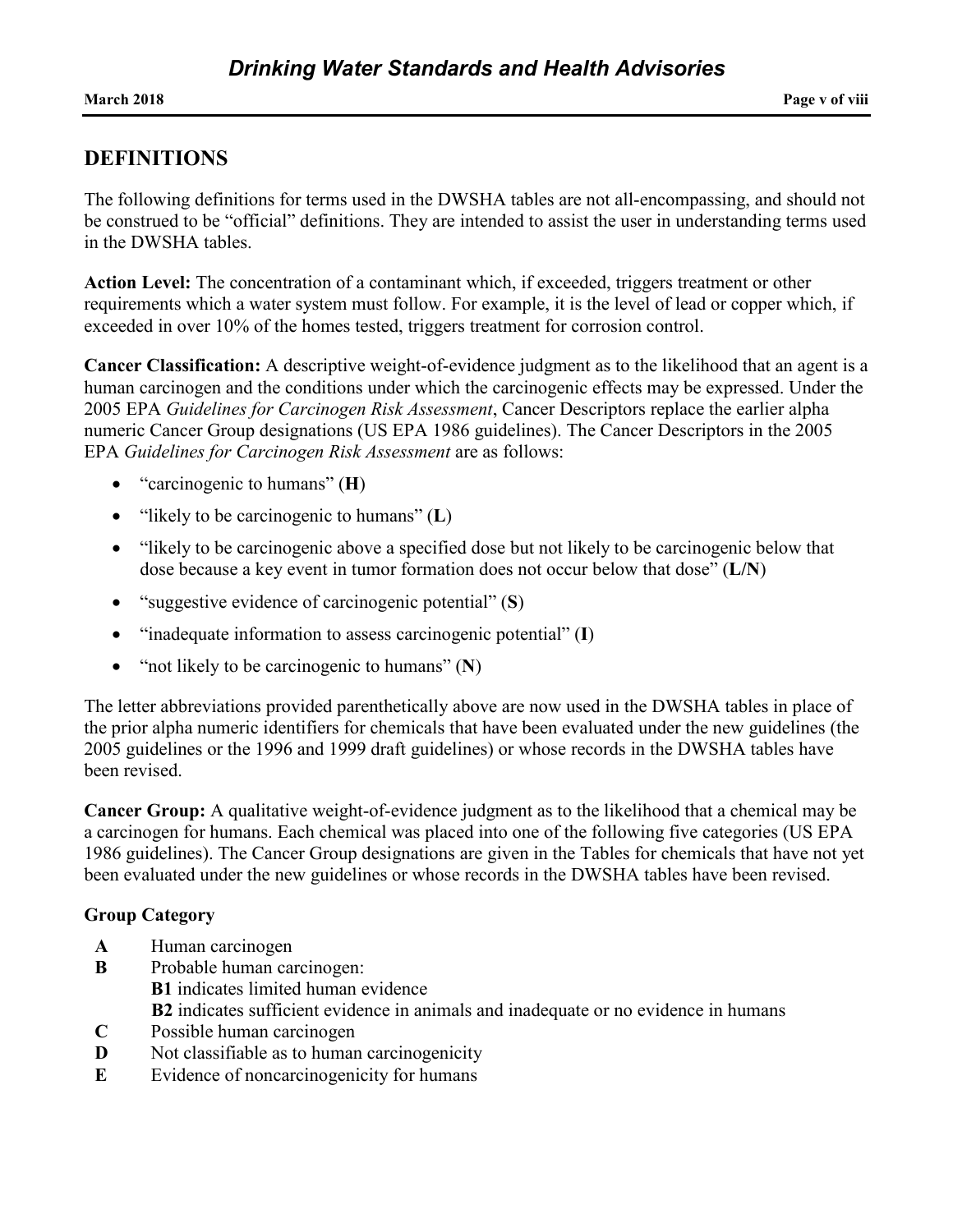**10-4 Cancer Risk:** The concentration of a chemical in drinking water corresponding to an excess estimated lifetime cancer risk of 1 in 10,000.

**Drinking Water Advisory:** A nonregulatory concentration of a contaminant in water that is likely to be without adverse effects on health and aesthetics for the period it is derived.

**DWEL:** Drinking Water Equivalent Level. A DWEL is a drinking water lifetime exposure level, assuming **100%** exposure from that medium, at which adverse, noncarcinogenic health effects would not be expected to occur.

**HA:** Health Advisory. An estimate of acceptable drinking water levels for a chemical substance based on health effects information; an HA is not a legally enforceable Federal standard, but serves as technical guidance to assist Federal, State, and local officials.

**One-Day HA:** The concentration of a chemical in drinking water that is not expected to cause any adverse noncarcinogenic effects for up to one day of exposure. The One-Day HA is intended to protect a 10-kg child consuming 1 liter of water per day.

**Ten-Day HA:** The concentration of a chemical in drinking water that is not expected to cause any adverse noncarcinogenic effects for up to ten days of exposure. The Ten-Day HA is also intended to protect a 10-kg child consuming 1 liter of water per day.

**Lifetime HA:** The concentration of a chemical in drinking water that is not expected to cause any adverse **noncarcinogenic effects** for a lifetime of exposure, incorporating a drinking water RSC factor of contaminant-specific data or a default of 20% of total exposure from all sources. The Lifetime HA is based on exposure of a 70-kg adult consuming 2 liters of water per day. For Lifetime HAs developed for drinking water contaminants before the Lifetime HA policy change to develop Lifetime HAs for all drinking water contaminants regardless of carcinogenicity status in this DWSHA update, the Lifetime HA for Group C carcinogens, as indicated by the 1986 Cancer Guidelines, includes an uncertainty adjustment factor of 10 for possible carcinogenicity.

**MCLG:** Maximum Contaminant Level Goal. A non-enforceable health benchmark goal which is set at a level at which no known or anticipated adverse effect on the health of persons is expected to occur and which allows an adequate margin of safety.

**MCL:** Maximum Contaminant Level. The highest level of a contaminant that is allowed in drinking water. MCLs are set as close to the MCLG as feasible using the best available analytical and treatment technologies and taking cost into consideration. MCLs are enforceable standards.

**Oral cancer slope factor**: The slope factor is the result of application of a low-dose extrapolation procedure and is presented as the risk per (mg/kg)/day.

**RfD:** Reference Dose. An estimate (with uncertainty spanning perhaps an order of magnitude) of a daily oral exposure to the human population (including sensitive subgroups) that is likely to be without an appreciable risk of deleterious effects during a lifetime.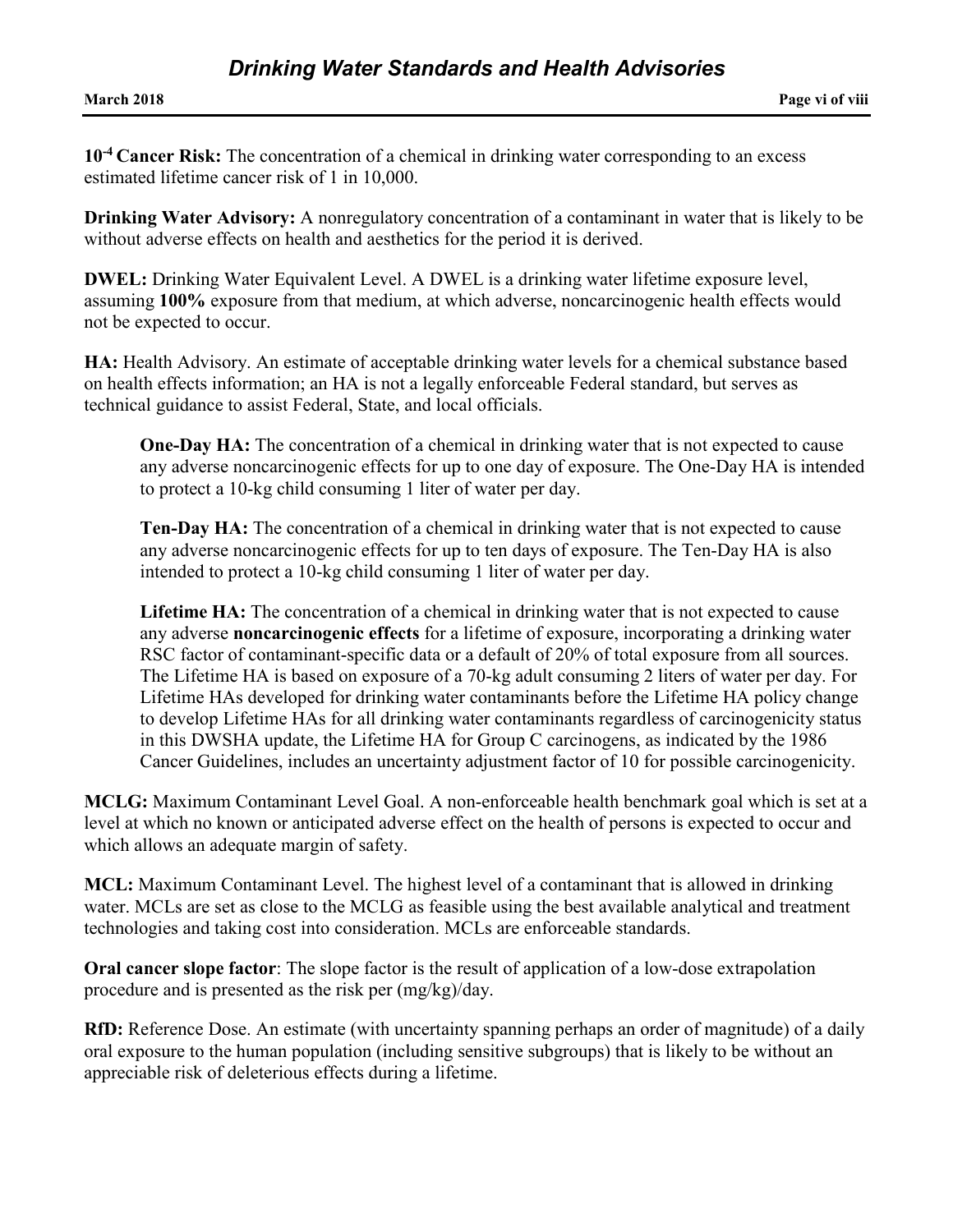**Risk Specific Level Concentration**: The concentration of the chemical contaminant in drinking water or air providing cancer risks of 1 in 10,000, 1 in 100,000, or 1 in 1,000,000.

**SDWR:** Secondary Drinking Water Regulations. Non-enforceable Federal guidelines regarding cosmetic effects (such as tooth or skin discoloration) or aesthetic effects (such as taste, odor, or color) of drinking water.

**TT:** Treatment Technique. A required process intended to reduce the level of a contaminant in drinking water.

**Unit Risk**: The unit risk is the quantitative estimate in terms of either risk per µg/L drinking water or risk per  $\mu$ g/m<sup>3</sup> air breathed.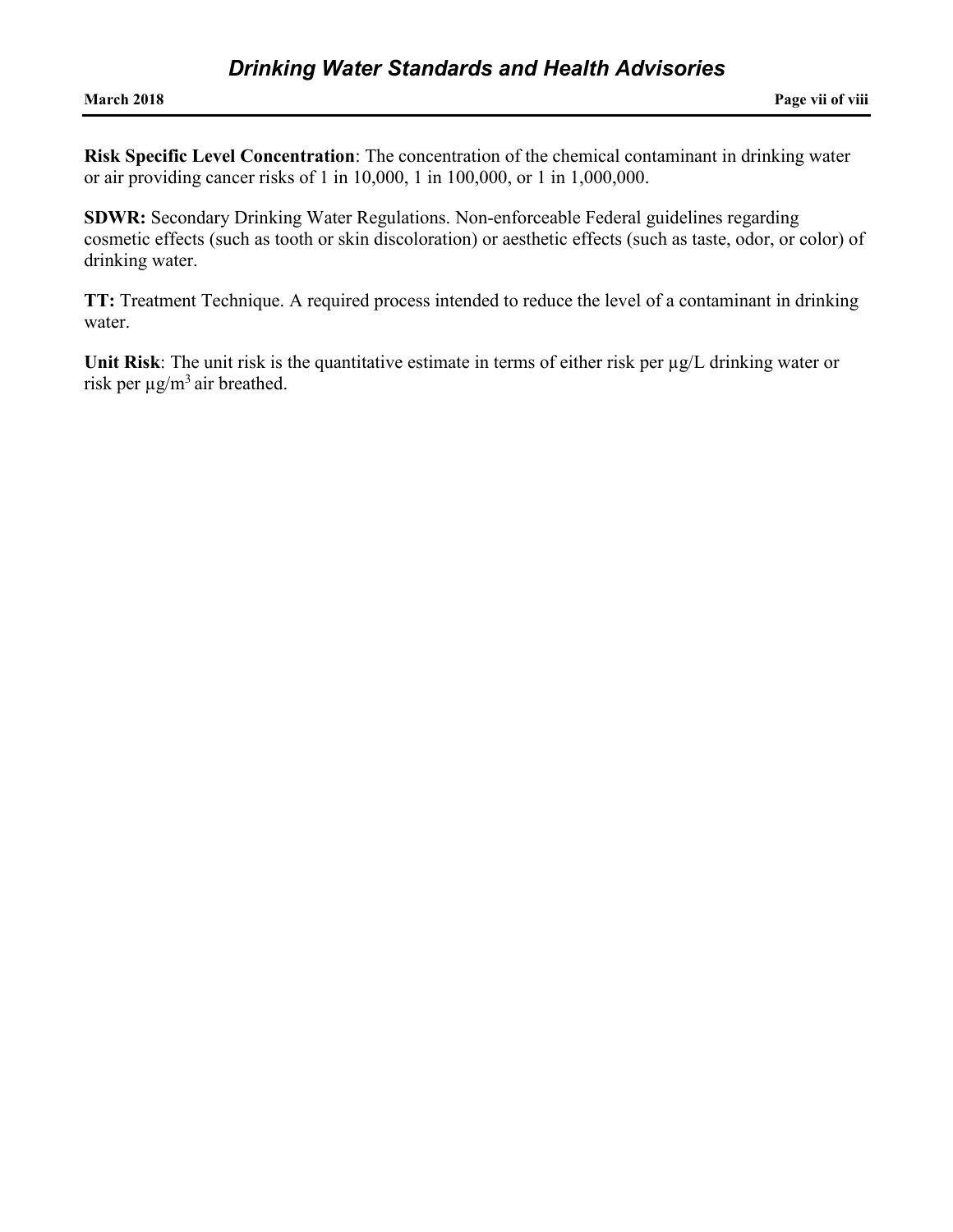### **ABBREVIATIONS**

| D            | Draft                                          |
|--------------|------------------------------------------------|
| <b>DWEL</b>  | Drinking Water Equivalent Level                |
| <b>DWSHA</b> | Drinking Water Standards and Health Advisories |
| $\mathbf{F}$ | Final                                          |
| HA           | <b>Health Advisory</b>                         |
| T            | Interim                                        |
| <b>IRIS</b>  | <b>Integrated Risk Information System</b>      |
| <b>MCL</b>   | Maximum Contaminant Level                      |
| <b>MCLG</b>  | Maximum Contaminant Level Goal                 |
| <b>NA</b>    | Not Applicable                                 |
| <b>NOAEL</b> | No-Observed-Adverse-Effect Level               |
| <b>OPP</b>   | Office of Pesticide Programs                   |
| OW           | Office of Water                                |
| P            | Proposed                                       |
| $P_{V}$      | Provisional                                    |
| <b>RED</b>   | <b>Registration Eligibility Decision</b>       |
| Reg          | Regulation                                     |
| <b>RfD</b>   | <b>Reference Dose</b>                          |
| <b>TT</b>    | <b>Treatment Technique</b>                     |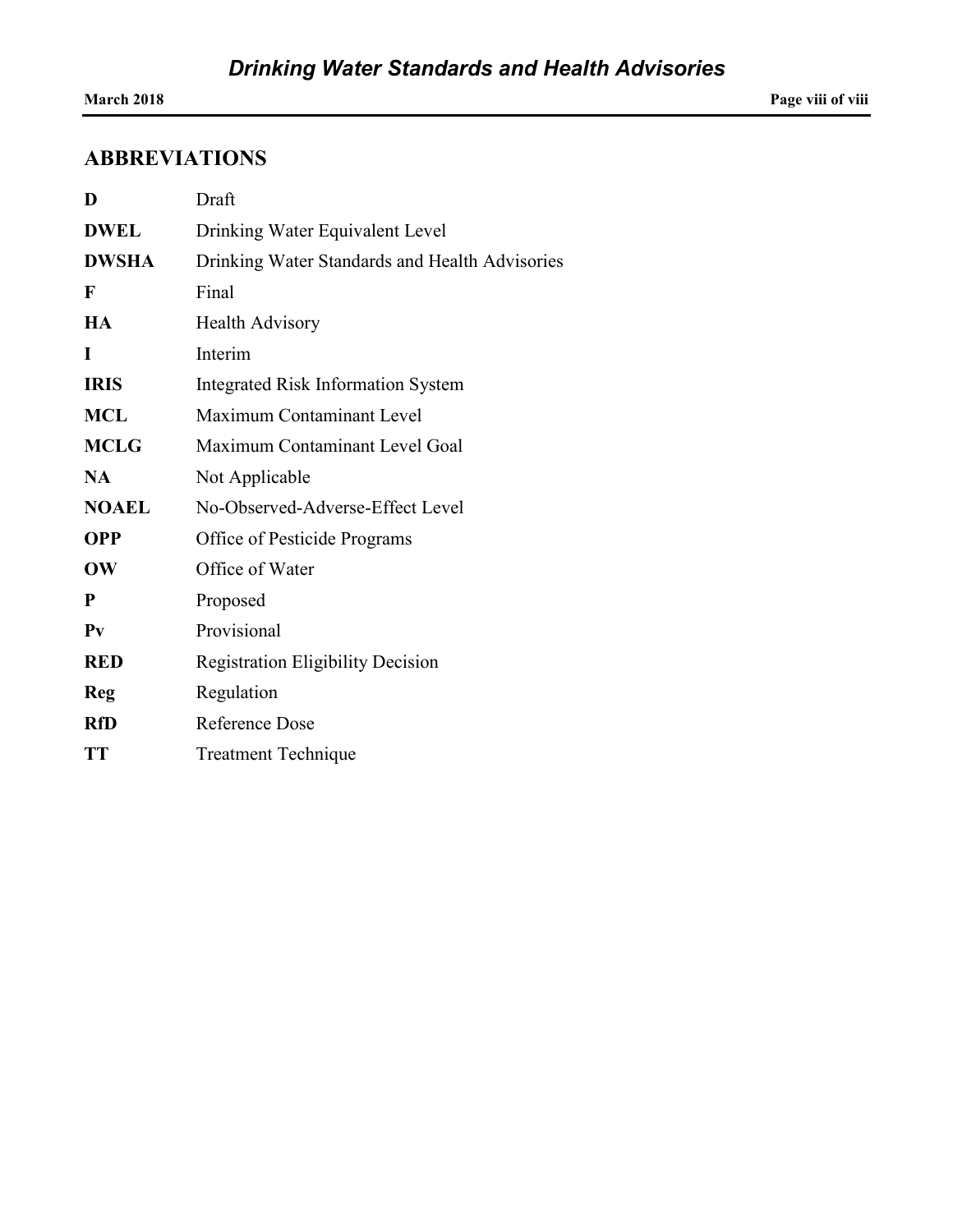| <b>March 2018</b> | Page 1 of 12 |
|-------------------|--------------|
|-------------------|--------------|

|                                   |                               |                           | <b>Standards</b>         |                          |                                     | <b>Health Advisories</b> |                          |                           |                          |                     |                                         |                                   |
|-----------------------------------|-------------------------------|---------------------------|--------------------------|--------------------------|-------------------------------------|--------------------------|--------------------------|---------------------------|--------------------------|---------------------|-----------------------------------------|-----------------------------------|
|                                   |                               |                           |                          |                          |                                     |                          | 10-kg Child              |                           |                          |                     |                                         |                                   |
| <b>Chemicals</b>                  | <b>CASRN</b><br><b>Number</b> | <b>Status</b><br>Reg.     | <b>MCLG</b><br>(mg/L)    | <b>MCL</b><br>(mg/L)     | <b>Status HA</b><br><b>Document</b> | One-day<br>(mg/L)        | Ten-dav<br>(mg/L)        | <b>RfD</b><br>(mg/kg/day) | <b>DWEL</b><br>(mg/L)    | Life-time<br>(mg/L) | mg/L at $10^{-4}$<br><b>Cancer Risk</b> | Cancer<br>Descriptor <sup>1</sup> |
|                                   |                               |                           |                          |                          | <b>ORGANICS</b>                     |                          |                          |                           |                          |                     |                                         |                                   |
| Acenaphthene                      | 83-32-9                       | L,                        |                          |                          |                                     |                          |                          | 0.06                      | $\overline{2}$           |                     | $\blacksquare$                          |                                   |
| Acifluorfen (sodium)              | 62476-59-9                    |                           |                          | $\overline{\phantom{a}}$ | F '88                               | $\overline{2}$           | $\overline{2}$           | 0.01                      | 0.4                      |                     | 0.1                                     | L/N                               |
| Acrylamide                        | $79-06-1$                     | $\boldsymbol{\mathrm{F}}$ | zero                     | TT <sup>2</sup>          | F '87                               | 1.5                      | 0.3                      | 0.002                     | 0.07                     |                     | $\blacksquare$                          | L                                 |
| Acrylonitrile                     | $107 - 13 - 1$                |                           |                          |                          |                                     | $\overline{\phantom{a}}$ | $\overline{\phantom{a}}$ | $\blacksquare$            | $\overline{\phantom{a}}$ |                     | 0.006                                   | B <sub>1</sub>                    |
| Alachlor                          | 15972-60-8                    | F                         | zero                     | 0.002                    | F '88                               | 0.1                      | 0.1                      | 0.01                      | 0.4                      |                     | 0.04                                    | B <sub>2</sub>                    |
| Aldicarb <sup>3</sup>             | 116-06-3                      | F <sup>4</sup>            | 0.001                    | 0.003                    | F '95                               | 0.01                     | 0.01                     | 0.001                     | 0.035                    | 0.007               | $\blacksquare$                          | $\mathbf D$                       |
| Aldicarb sulfone <sup>3</sup>     | 1646-88-4                     | F <sup>4</sup>            | 0.001                    | 0.002                    | F '95                               | 0.01                     | 0.01                     | 0.001                     | 0.035                    | 0.007               |                                         | D                                 |
| Aldicarb sulfoxide <sup>3</sup>   | 1646-87-3                     | F <sup>4</sup>            | 0.001                    | 0.004                    | F '95                               | 0.01                     | 0.01                     | 0.001                     | 0.035                    | 0.007               |                                         | D                                 |
| Aldrin                            | 309-00-2                      |                           |                          |                          | F '92                               | 0.0003                   | 0.0003                   | 0.00003                   | 0.001                    | $\sim$              | 0.0002                                  | B2                                |
| Ametryn                           | 834-12-8                      | $\blacksquare$            | $\blacksquare$           | $\overline{\phantom{a}}$ | F '88                               | 9                        | 9                        | 0.009                     | 0.3                      | 0.06                | $\blacksquare$                          | D                                 |
| Ammonium sulfamate                | 7773-06-0                     | $\blacksquare$            |                          | ۰                        | F '88                               | 20                       | 20                       | 0.2                       | 8                        | $\overline{2}$      |                                         | D                                 |
| Anthracene $(PAH)^5$              | $120 - 12 - 7$                | $\overline{\phantom{a}}$  | Ξ.                       | $\qquad \qquad -$        |                                     | $\overline{\phantom{a}}$ | $\blacksquare$           | 0.3                       | 10                       |                     | $\overline{\phantom{a}}$                | D                                 |
| Atrazine                          | 1912-24-9                     | F                         | 0.003                    | 0.003                    | F '88                               |                          |                          | 0.02                      | 0.7                      |                     |                                         | $\boldsymbol{N}$                  |
| Baygon                            | $114 - 26 - 1$                | $\blacksquare$            | $\overline{\phantom{a}}$ | $\overline{\phantom{a}}$ | F '88                               | 0.04                     | 0.04                     | 0.004                     | 0.1                      | 0.003               | $\overline{\phantom{a}}$                | $\mathbf C$                       |
| Bentazon                          | 25057-89-0                    | L,                        | $\blacksquare$           | ÷                        | F '99                               | 0.3                      | 0.3                      | 0.03                      |                          | 0.2                 |                                         | E                                 |
| Benz[a]anthracene (PAH)           | $56 - 55 - 3$                 | $\overline{\phantom{a}}$  | $\sim$                   | $\blacksquare$           | $\overline{\phantom{a}}$            | $\overline{\phantom{a}}$ | $\sim$                   |                           | $\sim$                   |                     |                                         | B <sub>2</sub>                    |
| Benzene                           | $71 - 43 - 2$                 | F                         | zero                     | 0.005                    | F'87                                | 0.2                      | 0.2                      | 0.004                     | 0.1                      | 0.003               | 1 to 10                                 | Н                                 |
| Benzo[a]pyrene (PAH)              | $50 - 32 - 8$                 | F                         | zero                     | 0.0002                   | $\overline{\phantom{a}}$            | $\overline{\phantom{a}}$ | $\overline{\phantom{a}}$ | $\overline{\phantom{a}}$  | $\blacksquare$           | $\sim$              | 0.0005                                  | B2                                |
| Benzo[b]fluoranthene (PAH)        | 205-99-2                      |                           |                          |                          |                                     |                          |                          |                           |                          |                     |                                         | B2                                |
| Benzo[g,h,i]perylene (PAH)        | 191-24-2                      | $\overline{\phantom{a}}$  | $\blacksquare$           | $\overline{\phantom{a}}$ |                                     | $\overline{\phantom{a}}$ | $\blacksquare$           | $\overline{\phantom{0}}$  | $\blacksquare$           |                     | $\overline{\phantom{a}}$                | D                                 |
| Benzo[k]fluoranthene (PAH)        | 207-08-9                      |                           |                          |                          |                                     |                          |                          |                           |                          |                     |                                         | B <sub>2</sub>                    |
| Bis(2-chloro-1-methylethyl) ether | $108 - 60 - 1$                | $\blacksquare$            | $\overline{\phantom{0}}$ | $\overline{\phantom{a}}$ | F '89                               | $\overline{4}$           | $\overline{4}$           | 0.04                      |                          | 0.3                 | $\overline{\phantom{a}}$                | $\overline{\phantom{a}}$          |
| <b>Bromacil</b>                   | 314-40-9                      |                           |                          | $\blacksquare$           | F '88                               | 5                        | 5                        | 0.1                       | 3.5                      | 0.07                |                                         | ${\bf C}$                         |
| Bromobenzene                      | 108-86-1                      |                           |                          | $\overline{\phantom{a}}$ | D '86                               | 4                        | $\overline{4}$           | 0.008                     | 0.3                      | 0.06                |                                         |                                   |

<sup>1</sup> Chemicals evaluated under the 2005 Cancer Guidelines or the 1996 or 1999 drafts are demoted by an abbreviation for their weight-of-the-evidence descriptor (see page iii). If the agency has not completed a new assessment for the chemical, the 1986 Guidelines Group designation (see page iii) is given in the Cancer Descriptor column.

<sup>2</sup> When Acrylamide is used in drinking water systems, the combination (or product) of dose and monomer level shall not exceed that equivalent to a polyacrylamide polymer containing 0.05% monomer dosed at 1 mg/L.

<sup>3</sup> The MCL value for any combination of two or more of these three chemicals should not exceed 0.007 mg/L because of a similar mode of action.

<sup>4</sup> Administrative stay of the effective date.

 $5$  PAH = Polycyclic aromatic hydrocarbon.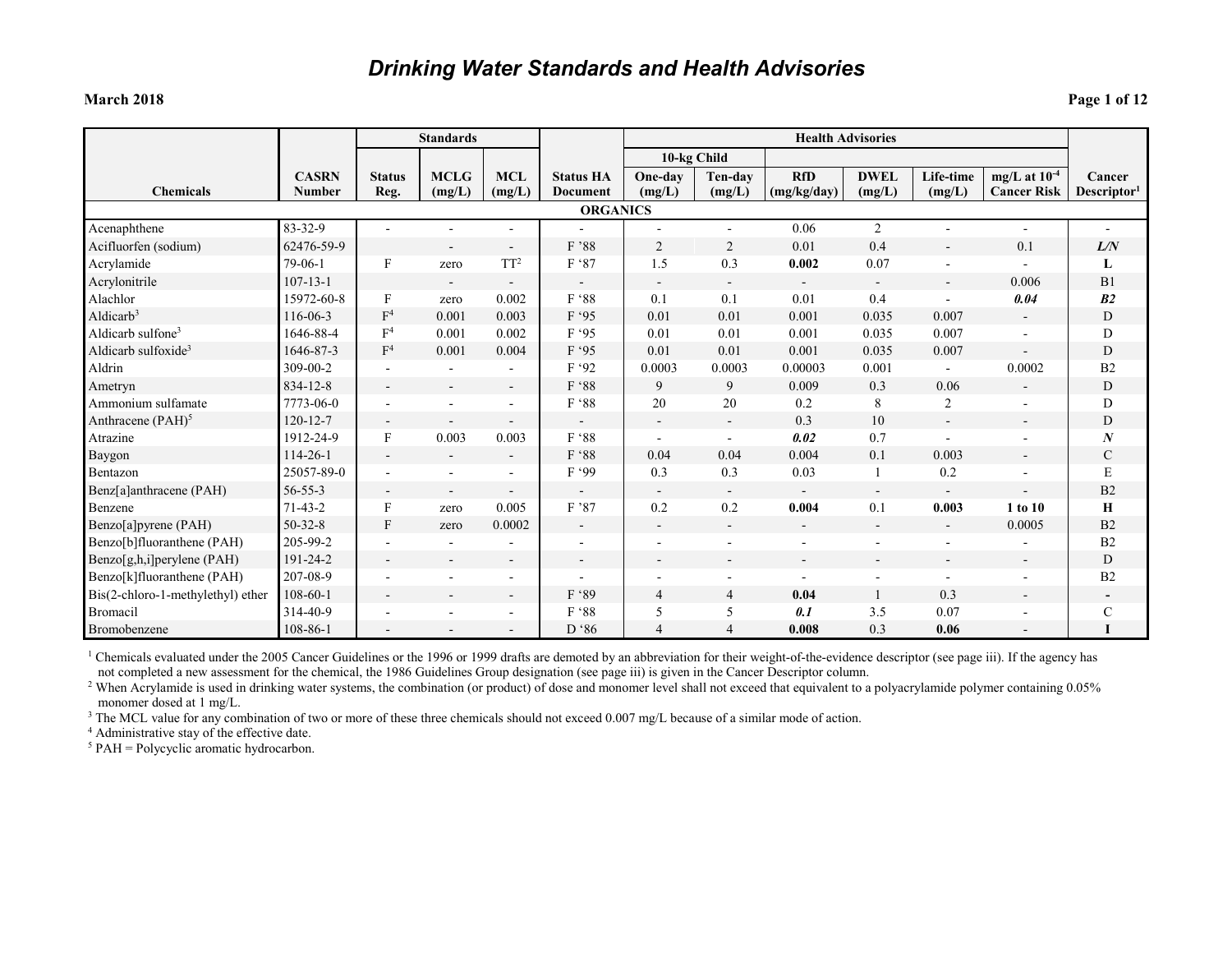### **March 2018 Page 2 of 12**

|                            |                               |                       | <b>Standards</b>         |                          |                                     | <b>Health Advisories</b> |                          |                           |                          |                          |                                         |                             |
|----------------------------|-------------------------------|-----------------------|--------------------------|--------------------------|-------------------------------------|--------------------------|--------------------------|---------------------------|--------------------------|--------------------------|-----------------------------------------|-----------------------------|
|                            |                               |                       |                          |                          |                                     | 10-kg Child              |                          |                           |                          |                          |                                         |                             |
| <b>Chemicals</b>           | <b>CASRN</b><br><b>Number</b> | <b>Status</b><br>Reg. | <b>MCLG</b><br>(mg/L)    | <b>MCL</b><br>(mg/L)     | <b>Status HA</b><br><b>Document</b> | One-day<br>(mg/L)        | Ten-day<br>(mg/L)        | <b>RfD</b><br>(mg/kg/day) | <b>DWEL</b><br>(mg/L)    | Life-time<br>(mg/L)      | mg/L at $10^{-4}$<br><b>Cancer Risk</b> | Cancer<br><b>Descriptor</b> |
| Bromochloromethane         | 74-97-5                       |                       |                          |                          | F '89                               | 50                       |                          | 0.01                      | 0.5                      | 0.09                     |                                         | D                           |
| Bromodichloromethane (THM) | $75 - 27 - 4$                 | F                     | zero                     | 0.08 <sup>1</sup>        | $\overline{\phantom{a}}$            | 1                        | 0.6                      | 0.003                     | 0.1                      | $\overline{\phantom{a}}$ | 0.1                                     | L                           |
| Bromoform (THM)            | $75 - 25 - 2$                 | F                     | zero                     | 0.08 <sup>1</sup>        |                                     | 5                        | 0.2                      | 0.03                      |                          | $\blacksquare$           | 0.8                                     | L                           |
| Bromomethane               | 74-83-9                       |                       | $\overline{\phantom{a}}$ | $\overline{\phantom{a}}$ | D '89                               | 0.1                      | 0.1                      | 0.001                     | 0.05                     | 0.01                     | $\blacksquare$                          | D                           |
| Butyl benzyl phthalate     | 85-68-7                       |                       | $\blacksquare$           |                          |                                     |                          | $\overline{\phantom{a}}$ | 0.2                       | 7                        | $\blacksquare$           |                                         | C                           |
| Butylate                   | 2008-41-5                     |                       |                          | $\overline{\phantom{a}}$ | F '89                               | $\overline{2}$           | $\overline{2}$           | 0.05                      | $\overline{2}$           | 0.4                      | $\overline{\phantom{a}}$                | D                           |
| Carbaryl                   | $63 - 25 - 2$                 |                       | $\overline{\phantom{a}}$ | $\overline{\phantom{a}}$ | F '88                               |                          |                          | 0.01                      | 0.4                      | $\blacksquare$           | $\overline{4}$                          | L                           |
| Carbofuran                 | 1563-66-2                     | $\mathbf{F}$          | 0.04                     | 0.04                     | F '87                               |                          | $\overline{\phantom{a}}$ | 0.00006                   | $\overline{\phantom{a}}$ | $\overline{\phantom{a}}$ |                                         | $\boldsymbol{N}$            |
| Carbon tetrachloride       | $56 - 23 - 5$                 | F                     | zero                     | 0.005                    | F '87                               | $\overline{4}$           | 0.2                      | 0.004                     | 0.1                      | 0.03                     | 0.05                                    | L                           |
| Carboxin                   | 5234-68-4                     |                       | $\overline{\phantom{a}}$ | $\overline{\phantom{a}}$ | F '88                               |                          |                          | 0.1                       | 3.5                      | 0.7                      |                                         | D                           |
| Chloramben                 | 133-90-4                      |                       | $\overline{\phantom{a}}$ |                          | F '88                               | $\overline{3}$           | 3                        | 0.015                     | 0.5                      | 0.1                      |                                         | D                           |
| Chlordane                  | 12798-03-6                    | $\mathbf{F}$          | zero                     | 0.002                    | F '87                               | 0.06                     | 0.06                     | 0.0005                    | 0.02                     | 0.004                    | 0.01                                    | B <sub>2</sub>              |
| Chloroform (THM)           | $67 - 66 - 3$                 | F                     | 0.07                     | 0.08 <sup>1</sup>        |                                     | $\overline{4}$           | 4                        | 0.01                      | 0.35                     | 0.07                     |                                         | L/N                         |
| Chloromethane              | $74 - 87 - 3$                 |                       | $\overline{\phantom{a}}$ | $\blacksquare$           | F '89                               | 9                        | 0.4                      | $\blacksquare$            | $\blacksquare$           | $\blacksquare$           | $\overline{\phantom{0}}$                | $\bf{l}$                    |
| Chlorophenol (2-)          | $95 - 57 - 8$                 |                       |                          |                          | D '94                               | 0.5                      | 0.5                      | 0.005                     | 0.2                      | 0.04                     | ٠                                       | D                           |
| Chlorothalonil             | 1897-45-6                     |                       |                          |                          | F '88                               | 0.2                      | 0.2                      | 0.015                     | 0.5                      | $\sim$                   | 0.15                                    | B <sub>2</sub>              |
| Chlorotoluene o-           | 95-49-8                       |                       |                          |                          | F '89                               | 2                        | 2                        | 0.02                      | 0.7                      | 0.1                      |                                         | D                           |
| Chlorotoluene p-           | $106 - 43 - 4$                |                       | $\overline{\phantom{a}}$ | $\blacksquare$           | F '89                               | $\overline{2}$           | $\overline{2}$           | 0.02                      | 0.7                      | 0.1                      | $\overline{\phantom{0}}$                | D                           |
| Chlorpyrifos               | 2921-88-2                     |                       |                          |                          | F '92                               | 0.03                     | 0.03                     | 0.0003                    | 0.01                     | 0.002                    |                                         | D                           |
| Chrysene (PAH)             | 218-01-9                      |                       | $\overline{\phantom{0}}$ | $\overline{\phantom{a}}$ | $\blacksquare$                      | $\overline{\phantom{a}}$ | $\overline{\phantom{a}}$ | $\overline{\phantom{a}}$  | $\overline{\phantom{a}}$ | $\blacksquare$           | $\overline{\phantom{a}}$                | B <sub>2</sub>              |
| Cyanazine                  | 21725-46-2                    |                       |                          |                          | D '96                               | 0.1                      | 0.1                      | 0.002                     | 0.07                     | 0.001                    |                                         |                             |

<sup>1</sup> 1998 Final Rule for Disinfectants and Disinfection By-products: The total for trihalomethanes (THM) is 0.08 mg/L.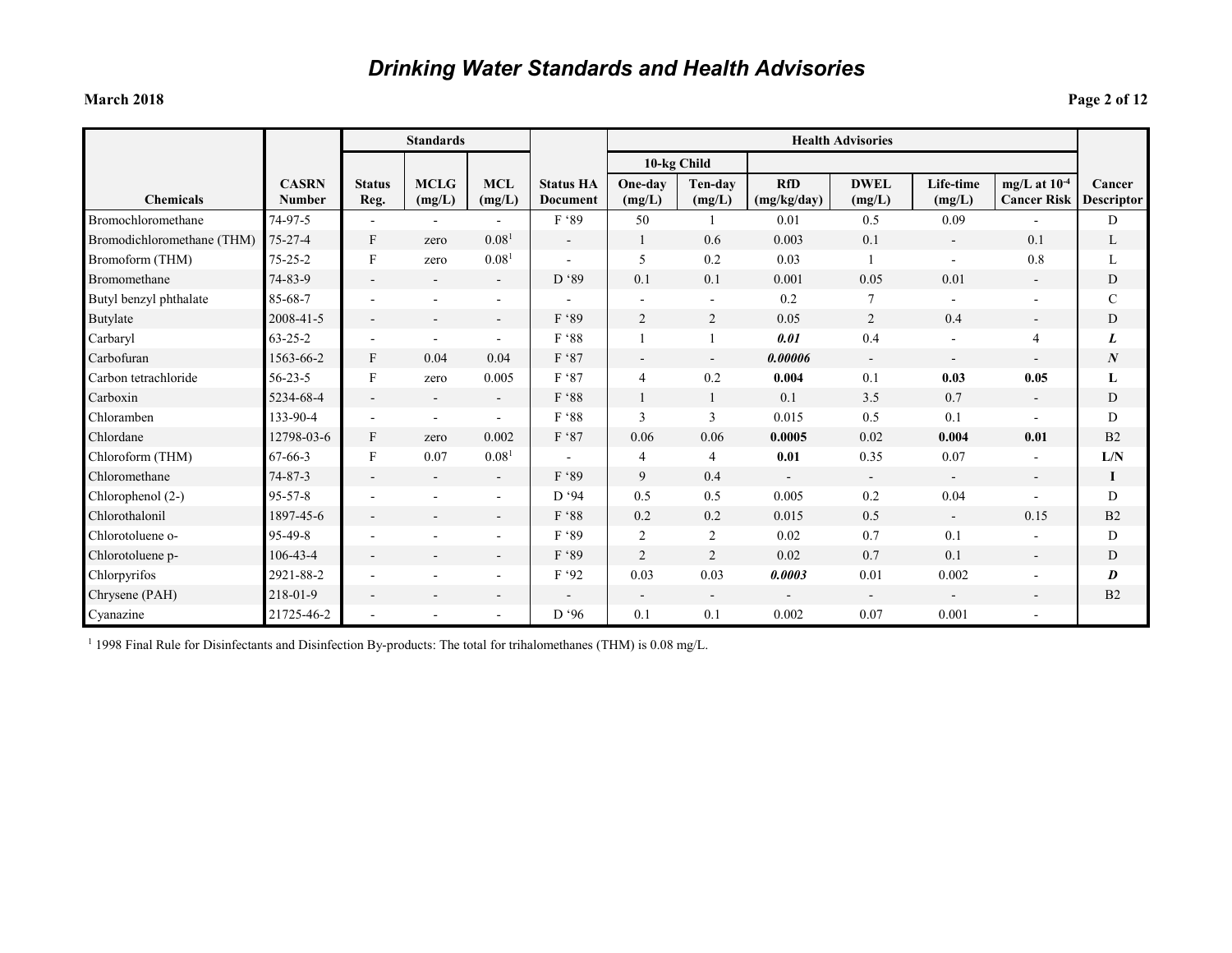**March 2018 Page 3 of 12**

|                                        |                               |                           | <b>Standards</b>         |                          |                              |                          |                   | <b>Health Advisories</b>  |                          |                     |                                         |                      |
|----------------------------------------|-------------------------------|---------------------------|--------------------------|--------------------------|------------------------------|--------------------------|-------------------|---------------------------|--------------------------|---------------------|-----------------------------------------|----------------------|
|                                        |                               |                           |                          |                          |                              |                          | 10-kg Child       |                           |                          |                     |                                         |                      |
| <b>Chemicals</b>                       | <b>CASRN</b><br><b>Number</b> | <b>Status</b><br>Reg.     | <b>MCLG</b><br>(mg/L)    | <b>MCL</b><br>(mg/L)     | <b>Status HA</b><br>Document | One-day<br>(mg/L)        | Ten-day<br>(mg/L) | <b>RfD</b><br>(mg/kg/day) | <b>DWEL</b><br>(mg/L)    | Life-time<br>(mg/L) | mg/L at $10^{-4}$<br><b>Cancer Risk</b> | Cancer<br>Descriptor |
| Cyanogen chloride <sup>1</sup>         | 506-77-4                      |                           |                          |                          |                              | 0.05                     | 0.05              | 0.05                      | $\overline{2}$           |                     |                                         | D                    |
| 2,4-D (2,4-dichlorophenoxyacetic acid) | 94-75-7                       | F                         | 0.07                     | 0.07                     | F '87                        | $\mathbf{1}$             | 0.3               | 0.005                     | 0.2                      | $\blacksquare$      | $\blacksquare$                          | $\boldsymbol{D}$     |
| DCPA (Dacthal)                         | 1861-32-1                     |                           | $\sim$                   | $\blacksquare$           | F '08                        | $\overline{2}$           | 2                 | 0.01                      | 0.35                     | 0.07                |                                         | $\mathcal C$         |
| Dalapon (sodium salt)                  | 75-99-0                       | F                         | 0.2                      | 0.2                      | F '89                        | $\mathfrak{Z}$           | $\overline{3}$    | 0.03                      | 0.9                      | 0.2                 |                                         | D                    |
| Di(2-ethylhexyl)adipate                | $103 - 23 - 1$                | $\mathbf F$               | 0.4                      | 0.4                      |                              | 20                       | $20\,$            | 0.6                       | 20                       | 0.4                 | 3                                       | $\mathcal{C}$        |
| Di(2-ethylhexyl)phthalate              | 117-81-7                      | F                         | zero                     | 0.006                    | $\overline{\phantom{a}}$     | $\overline{\phantom{a}}$ | $\sim$            | 0.02                      | 0.7                      | $\sim$              | 0.3                                     | B <sub>2</sub>       |
| Diazinon                               | 333-41-5                      | $\blacksquare$            | $\blacksquare$           | $\sim$                   | F '88                        | $0.02\,$                 | 0.02              | 0.0002                    | 0.007                    | 0.001               | $\sim$                                  | $\boldsymbol{E}$     |
| Dibromochloromethane (THM)             | 124-48-1                      | F                         | 0.06                     | 0.08 <sup>2</sup>        |                              | 0.6                      | 0.6               | 0.02                      | 0.7                      | 0.06                | 0.08                                    | $\mathbf S$          |
| Dibromochloropropane (DBCP)            | $96 - 12 - 8$                 | $\mathbf F$               | zero                     | 0.0002                   | F '87                        | $0.2\,$                  | 0.05              |                           |                          | $\blacksquare$      | 0.003                                   | $\rm B2$             |
| Dibutyl phthalate                      | 84-74-2                       |                           | $\sim$                   |                          |                              | $\blacksquare$           | $\sim$            | 0.1                       | $\overline{4}$           | $\sim$              | $\blacksquare$                          | ${\rm D}$            |
| Dicamba                                | 1918-00-9                     | $\sim$                    | $\sim$                   | $\sim$                   | F '88                        | $\overline{\phantom{a}}$ | $\sim$            | 0.5                       | 18                       | 4                   | $\sim$                                  | N                    |
| Dichloroacetic acid                    | $76 - 43 - 6$                 | F                         | zero                     | 0.06 <sup>3</sup>        |                              | $\mathbf{3}$             | $\mathbf{3}$      | 0.004                     | 0.1                      | 0.03                | 0.07                                    | L                    |
| Dichlorobenzene o-                     | $95 - 50 - 1$                 | $\mathbf F$               | 0.6                      | 0.6                      | F '87                        | 9                        | 9                 | 0.09                      | 3                        | 0.6                 | $\overline{a}$                          | D                    |
| Dichlorobenzene $-$ <sup>4</sup>       | 541-73-1                      | $\overline{\phantom{a}}$  | $\blacksquare$           | $\sim$                   | F '87                        | 9                        | 9                 | 0.09                      | $\overline{3}$           | 0.6                 | $\sim$                                  | D                    |
| Dichlorobenzene p-                     | 106-46-7                      | F                         | 0.075                    | 0.075                    | F '87                        | 11                       | 11                | 0.1                       | $\overline{4}$           | 0.075               | $\overline{\phantom{a}}$                | $\mathcal{C}$        |
| Dichlorodifluoromethane                | $75 - 71 - 8$                 | $\blacksquare$            | $\blacksquare$           | $\blacksquare$           | F '89                        | 40                       | 40                | 0.2                       | 5                        | $\mathbf{1}$        | $\omega$                                | D                    |
| Dichloroethane (1,2-)                  | 107-06-2                      | F                         | zero                     | 0.005                    | F '87                        | 0.7                      | 0.7               |                           | $\overline{\phantom{a}}$ | $\blacksquare$      | 0.04                                    | B2                   |
| Dichloroethylene (1,1-)                | 75-35-4                       | F                         | 0.007                    | 0.007                    | F '87                        | $\overline{2}$           | $\mathbf{1}$      | 0.05                      | 2                        | 0.4                 | 0.006                                   | S                    |
| Dichloroethylene (cis-1,2-)            | 156-59-2                      | $\boldsymbol{\mathrm{F}}$ | 0.07                     | 0.07                     | F '90                        | $\overline{4}$           | 3                 | 0.002                     | 0.07                     | 0.01                | $\sim$                                  | I                    |
| Dichloroethylene (trans-1,2-)          | 156-60-5                      | F                         | 0.1                      | 0.1                      | F '87                        | 20                       | $\overline{2}$    | 0.02                      | 0.7                      | 0.1                 | $\blacksquare$                          | 1                    |
| Dichloromethane                        | 75-09-2                       | $\boldsymbol{\mathrm{F}}$ | zero                     | 0.005                    | D'93                         | 10                       | $\overline{2}$    | 0.06                      | $\overline{2}$           | 0.2                 | 0.5                                     | L                    |
| Dichlorophenol (2,4-)                  | 120-83-2                      | $\overline{\phantom{a}}$  | $\overline{\phantom{a}}$ | $\overline{\phantom{a}}$ | D'94                         | 0.03                     | 0.03              | 0.003                     | 0.1                      | 0.02                | $\sim$                                  | E                    |
| Dichloropropane (1,2-)                 | 78-87-5                       | $\boldsymbol{\mathrm{F}}$ | zero                     | 0.005                    | F '87                        | $\sim$                   | 0.09              |                           |                          |                     | 0.06                                    | B2                   |
| Dichloropropene $(1,3-)$               | 542-75-6                      | $\overline{\phantom{a}}$  |                          | $\overline{\phantom{a}}$ | F '88                        | 0.03                     | 0.03              | 0.03                      | $\mathbf{1}$             | $\blacksquare$      | 0.04                                    | L                    |
| Dieldrin                               | $60 - 57 - 1$                 |                           |                          |                          | F '88                        | 0.0005                   | 0.0005            | 0.00005                   | 0.002                    |                     | 0.0002                                  | B2                   |
| Diethyl phthalate                      | 84-66-2                       |                           |                          |                          | $\sim$                       |                          |                   | 0.8                       | 30                       |                     | $\blacksquare$                          | ${\rm D}$            |

<sup>1</sup> Under review.

2 1998 Final Rule for Disinfectants and Disinfection By-products: The total for trihalomethanes is 0.08 mg/L.

<sup>3</sup> 1998 Final Rule for Disinfectants and Disinfection By-products: The total for five haloacetic acids is 0.06 mg/L.

4 The values for m-dichlorobenzene are based on data for o-dichlorobenzene.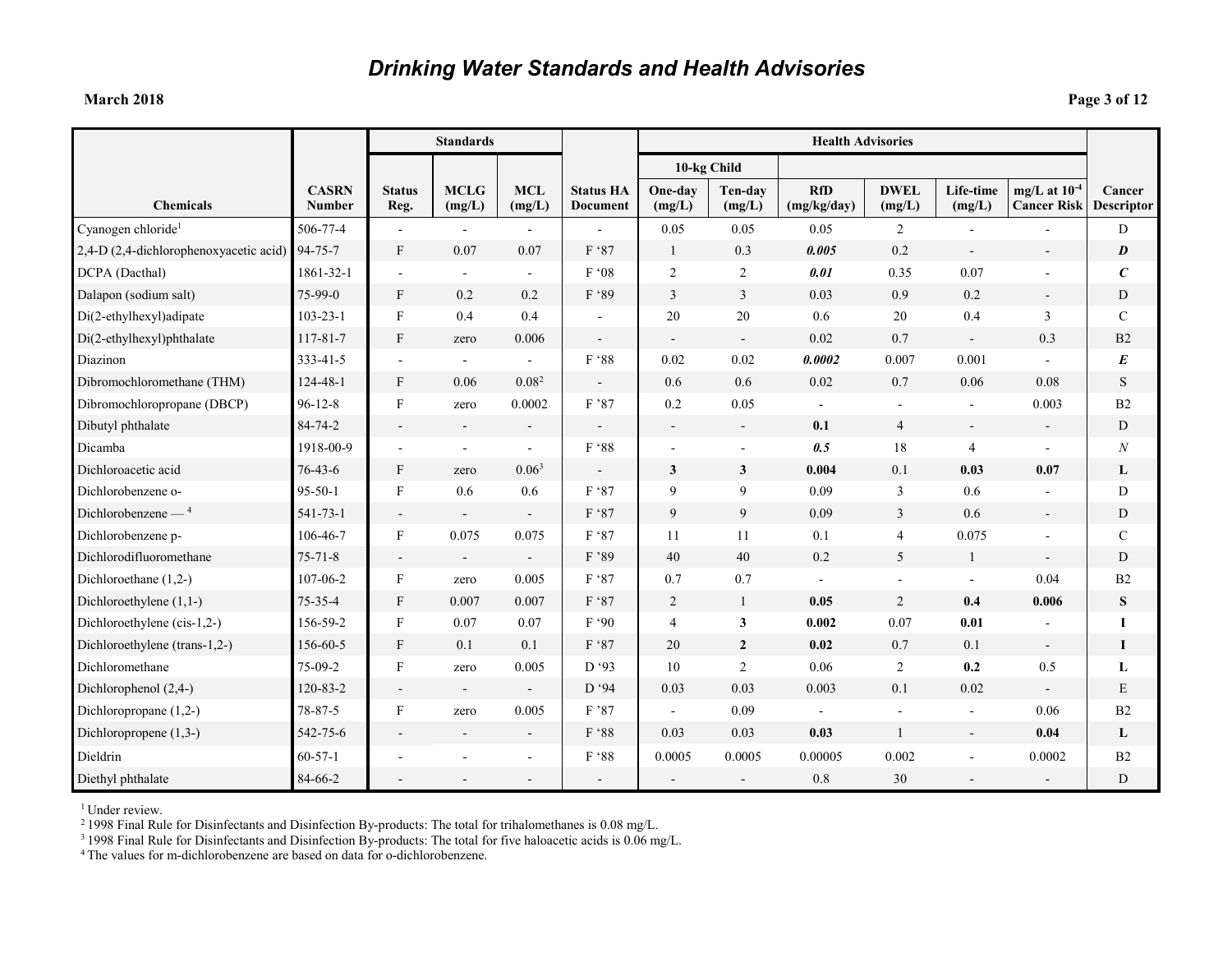### **March 2018 Page 4 of 12**

|                                       |                               |                           | <b>Standards</b>         |                          |                                     |                              |                          |                           | <b>Health Advisories</b>     |                     |                                         |                      |
|---------------------------------------|-------------------------------|---------------------------|--------------------------|--------------------------|-------------------------------------|------------------------------|--------------------------|---------------------------|------------------------------|---------------------|-----------------------------------------|----------------------|
|                                       |                               |                           |                          |                          |                                     | 10-kg Child                  |                          |                           |                              |                     |                                         |                      |
| <b>Chemicals</b>                      | <b>CASRN</b><br><b>Number</b> | <b>Status</b><br>Reg.     | <b>MCLG</b><br>(mg/L)    | <b>MCL</b><br>(mg/L)     | <b>Status HA</b><br><b>Document</b> | One-day<br>(mg/L)            | Ten-dav<br>(mg/L)        | <b>RfD</b><br>(mg/kg/day) | <b>DWEL</b><br>(mg/L)        | Life-time<br>(mg/L) | mg/L at $10^{-4}$<br><b>Cancer Risk</b> | Cancer<br>Descriptor |
| Diisopropylmethylphosphonate          | 1445-75-6                     |                           |                          |                          | F '89                               | 8                            | $8\,$                    | 0.08                      | 3                            | 0.6                 |                                         | D                    |
| Dimethrin                             | $70 - 38 - 2$                 |                           |                          |                          | F '88                               | 10                           | 10                       | 0.3                       | 10                           | 2                   | $\blacksquare$                          | D                    |
| Dimethyl methylphosphonate            | 756-79-6                      |                           | $\blacksquare$           |                          | F'92                                | 2                            | $\overline{2}$           | 0.2                       | $\tau$                       | 0.1                 | 0.7                                     | $\mathbf C$          |
| Dimethyl phthalate                    | $131 - 11 - 3$                |                           |                          |                          |                                     | $\qquad \qquad \blacksquare$ | $\overline{\phantom{a}}$ |                           | $\qquad \qquad \blacksquare$ |                     |                                         | D                    |
| Dinitrobenzene (1,3-)                 | $99 - 65 - 0$                 |                           |                          |                          | F '91                               | 0.04                         | 0.04                     | 0.0001                    | 0.005                        | 0.001               |                                         | D                    |
| Dinitrotoluene (2,4-)                 | $121 - 14 - 2$                |                           |                          |                          | F '08                               | 1                            | $\mathbf{1}$             | 0.002                     | 0.1                          | $\sim$              | 0.005                                   | L                    |
| Dinitrotoluene (2,6-)                 | $606 - 20 - 2$                |                           |                          |                          | F'08                                | 0.4                          | 0.04                     | 0.001                     | 0.04                         | $\blacksquare$      | 0.005                                   | L                    |
| Dinitrotoluene $(2,6 \& 2,4)^1$       |                               |                           |                          | $\overline{\phantom{a}}$ | F '92                               | $\overline{\phantom{a}}$     | $\overline{\phantom{a}}$ |                           | $\overline{\phantom{a}}$     | $\blacksquare$      | 0.005                                   | B2                   |
| Dinoseb                               | 88-85-7                       | $\boldsymbol{F}$          | 0.007                    | 0.007                    | F '88                               | 0.3                          | 0.3                      | 0.001                     | 0.035                        | 0.007               |                                         | D                    |
| Dioxane p-                            | $123 - 91 - 1$                |                           | $\blacksquare$           | $\blacksquare$           | F '87                               | $\overline{4}$               | 0.4                      | 0.03                      | 1                            | 0.2                 | 0.035                                   | L                    |
| Diphenamid                            | 957-51-7                      |                           | $\blacksquare$           | $\blacksquare$           | $F$ '88 $\,$                        | 0.3                          | 0.3                      | 0.03                      | -1                           | 0.2                 |                                         | D                    |
| Diquat                                | 85-00-7                       | F                         | 0.02                     | 0.02                     |                                     | $\qquad \qquad \blacksquare$ | $\overline{\phantom{a}}$ | 0.005                     | 0.02                         |                     | $\overline{\phantom{a}}$                | E                    |
| Disulfoton                            | 298-04-4                      |                           |                          |                          | $F$ '88 $\,$                        | 0.01                         | 0.01                     | 0.0001                    | 0.0035                       | 0.0007              |                                         | $\boldsymbol{E}$     |
| Dithiane $(1,4-)$                     | 505-29-3                      |                           | $\overline{\phantom{a}}$ | $\overline{\phantom{a}}$ | F '92                               | 0.4                          | 0.4                      | 0.01                      | 0.4                          | 0.08                |                                         | D                    |
| Diuron                                | 330-54-1                      |                           | $\overline{a}$           | $\blacksquare$           | F '88                               |                              |                          | 0.003                     | 0.1                          |                     | 0.2                                     | L                    |
| Endothall                             | $145 - 73 - 3$                | F                         | 0.1                      | 0.1                      | F '88                               | 0.8                          | 0.8                      | 0.007                     | 0.25                         | 0.05                | $\overline{\phantom{a}}$                | $\boldsymbol{N}$     |
| Endrin                                | $72 - 20 - 8$                 | F                         | 0.002                    | 0.002                    | F '87                               | 0.02                         | 0.005                    | 0.0003                    | 0.01                         | 0.002               |                                         |                      |
| Epichlorohydrin                       | 106-89-8                      | $\boldsymbol{\mathrm{F}}$ | zero                     | TT <sup>2</sup>          | F '87                               | 0.1                          | 0.1                      | 0.002                     | 0.07                         | $\blacksquare$      | 0.3                                     | B <sub>2</sub>       |
| Ethylbenzene                          | $100 - 41 - 4$                | F                         | 0.7                      | 0.7                      | F '87                               | 30                           | 3                        | 0.1                       | 3                            | 0.7                 |                                         | D                    |
| Ethylene dibromide (EDB) <sup>3</sup> | 106-93-4                      | F                         | zero                     | 0.00005                  | F '87                               | 0.008                        | 0.008                    | 0.009                     | 0.3                          | $\blacksquare$      | 0.002                                   | L                    |
| Ethylene glycol                       | $107 - 21 - 1$                |                           |                          |                          | F '87                               | 20                           | 6                        | $\boldsymbol{2}$          | 70                           | 14                  |                                         | D                    |
| Ethylene Thiourea (ETU)               | 96-45-7                       |                           |                          |                          | $F$ '88 $\,$                        | 0.3                          | 0.3                      | 0.0002                    | 0.007                        |                     | 0.06                                    | B2                   |
| Fenamiphos                            | 22224-92-6                    |                           |                          |                          | F '88                               | 0.009                        | 0.009                    | 0.0001                    | 0.0035                       | 0.0007              |                                         | E                    |

<sup>1</sup> Technical grade.

<sup>2</sup> When epichlorohydrin is used in drinking water systems, the combination (or product) of dose and monomer level shall not exceed that equivalent to an epichlorohydrin-based polymer containing 0.01% monomer dosed at 20 mg/L.

<sup>3</sup> 1,2-dibromoethane.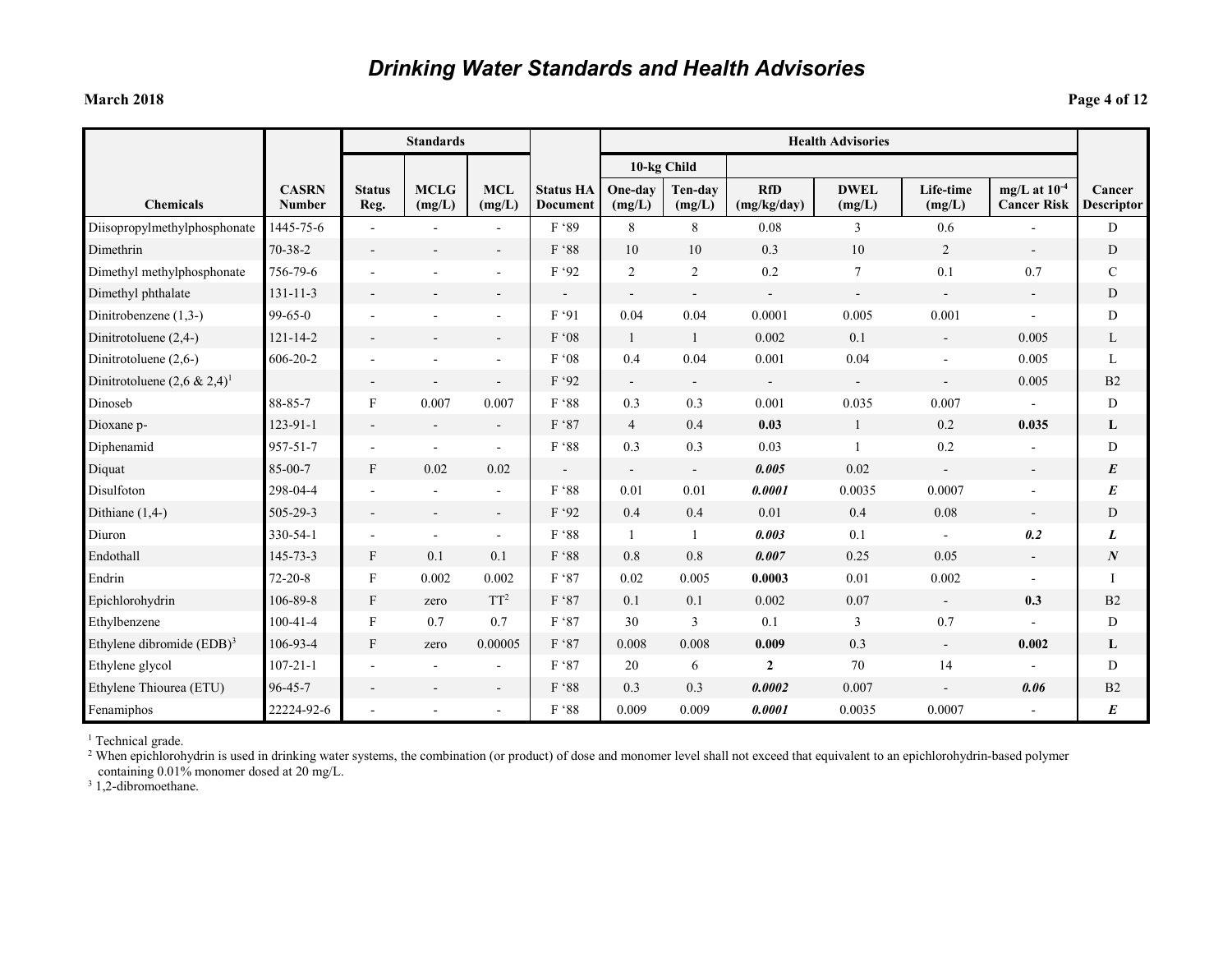#### **March 2018 Page 5 of 12**

|                                  |                   |                       | <b>Standards</b>         |                          |                                      |                          |                          |                           | <b>Health Advisories</b> |                          |                                         |                             |
|----------------------------------|-------------------|-----------------------|--------------------------|--------------------------|--------------------------------------|--------------------------|--------------------------|---------------------------|--------------------------|--------------------------|-----------------------------------------|-----------------------------|
|                                  |                   |                       |                          |                          |                                      | 10-kg Child              |                          |                           |                          |                          |                                         |                             |
| <b>Chemicals</b>                 | <b>CAS Number</b> | <b>Status</b><br>Reg. | <b>MCLG</b><br>(mg/L)    | <b>MCL</b><br>(mg/L)     | <b>Status HA</b><br><b>Standards</b> | One-day<br>(mg/L)        | Ten-day<br>(mg/L)        | <b>RfD</b><br>(mg/kg/day) | <b>DWEL</b><br>(mg/L)    | Life-time<br>(mg/L)      | mg/L at $10^{-4}$<br><b>Cancer Risk</b> | Cancer<br><b>Descriptor</b> |
| Fluometuron                      | 2164-17-2         |                       |                          |                          | F '88                                | $\overline{2}$           | $\overline{c}$           | 0.01                      | 0.5                      | 0.09                     |                                         | D                           |
| Fluorene (PAH)                   | $86 - 73 - 7$     |                       |                          |                          |                                      | $\overline{\phantom{a}}$ | $\blacksquare$           | 0.04                      | $\mathbf{1}$             | $\blacksquare$           | $\blacksquare$                          | D                           |
| Fonofos                          | 944-22-9          |                       |                          |                          | F '88                                | 0.02                     | 0.02                     | 0.002                     | 0.07                     | 0.01                     |                                         | D                           |
| Formaldehyde                     | $50-00-0$         |                       | $\overline{\phantom{a}}$ |                          | D'93                                 | 10                       | 5                        | 0.2                       | $7\phantom{.0}$          | 1                        | $\blacksquare$                          | B1 <sup>1</sup>             |
| Glyphosate                       | 1071-83-6         | F                     | 0.7                      | 0.7                      | F '88                                | 20                       | 20                       | $\overline{2}$            | 70                       |                          |                                         | D                           |
| Heptachlor                       | 76-44-8           | F                     | zero                     | 0.0004                   | F '87                                | 0.01                     | 0.01                     | 0.0005                    | 0.02                     | $\overline{\phantom{a}}$ | 0.0008                                  | B2                          |
| Heptachlor epoxide               | 1024-57-3         | F                     | zero                     | 0.0002                   | F '87                                | 0.01                     | $\blacksquare$           | 0.00001                   | 0.0004                   | $\overline{\phantom{a}}$ | 0.0004                                  | B <sub>2</sub>              |
| Hexachlorobenzene                | 118-74-1          | F                     | zero                     | 0.001                    | F '87                                | 0.05                     | 0.05                     | 0.0008                    | 0.03                     |                          | 0.002                                   | B2                          |
| Hexachlorobutadiene <sup>2</sup> | 87-68-3           |                       |                          |                          |                                      | 0.3                      | 0.3                      | 0.0003                    | 0.01                     | $\overline{\phantom{a}}$ | 0.09                                    | L                           |
| Hexachlorocyclopentadiene        | 77-47-4           | F                     | 0.05                     | 0.05                     | $\overline{\phantom{a}}$             | $\overline{\phantom{a}}$ | $\overline{\phantom{a}}$ | 0.006                     | 0.2                      | $\blacksquare$           | $\overline{\phantom{a}}$                | $\mathbf N$                 |
| Hexachloroethane                 | $67 - 72 - 1$     |                       |                          |                          | F '91                                | 5                        | 5                        | 0.001                     | 0.04                     | 0.001                    | 0.3                                     | $\mathbf C$                 |
| Hexane (n-)                      | 110-54-3          |                       |                          |                          | F '87                                | 10                       | $\overline{4}$           |                           | $\overline{\phantom{a}}$ |                          | $\overline{\phantom{0}}$                | I                           |
| Hexazinone                       | 51235-04-2        |                       |                          |                          | F '96                                | 3                        | $\overline{c}$           | 0.05                      | $\overline{2}$           | 0.4                      | $\blacksquare$                          | D                           |
| HMX <sup>3</sup>                 | 2691-41-0         |                       |                          |                          | F '88                                | 5                        | 5                        | 0.05                      | 2                        | 0.4                      | $\blacksquare$                          | D                           |
| Indeno[1,2,3,-c,d]pyrene (PAH)   | 193-39-5          |                       |                          | $\overline{\phantom{a}}$ |                                      | $\blacksquare$           | $\blacksquare$           | $\blacksquare$            | $\blacksquare$           | $\blacksquare$           | $\blacksquare$                          | B2                          |
| Isophorone                       | 78-59-1           |                       |                          |                          | F '92                                | 15                       | 15                       | $0.2\,$                   | $\overline{7}$           | 0.1                      | $\overline{4}$                          | $\mathcal{C}$               |
| Isopropyl methylphosphonate      | 1832-54-8         |                       |                          |                          | F '92                                | 30                       | 30                       | 0.1                       | 3.5                      | 0.7                      |                                         | D                           |
| Isopropylbenzene (cumene)        | 98-82-8           |                       |                          |                          | D '87                                | 11                       | 11                       | 0.1                       | $\overline{4}$           | $\omega$                 | $\overline{\phantom{a}}$                | D                           |
| Lindane <sup>4</sup>             | 58-89-9           | F                     | 0.0002                   | 0.0002                   | F '87                                | $\mathbf{1}$             | $\mathbf{1}$             | 0.005                     | 0.2                      |                          |                                         | S                           |
| Malathion                        | 121-75-5          |                       |                          | $\blacksquare$           | F '92                                | 0.2                      | 0.2                      | 0.07                      | 2                        | 0.5                      | $\overline{\phantom{a}}$                | $\boldsymbol{S}$            |
| Maleic hydrazide                 | $123 - 33 - 1$    |                       |                          |                          | F '88                                | 10                       | 10                       | 0.5                       | 20                       | $\overline{4}$           |                                         | D                           |
| MCPA <sup>5</sup>                | $94 - 74 - 6$     |                       | $\overline{\phantom{a}}$ | $\overline{\phantom{a}}$ | F '88                                | 0.1                      | 0.1                      | 0.004                     | 0.14                     | 0.03                     | $\overline{\phantom{a}}$                | $\boldsymbol{N}$            |
| Methomyl                         | 16752-77-5        |                       |                          |                          | F '88                                | 0.3                      | 0.3                      | 0.025                     | 0.9                      | 0.2                      | $\blacksquare$                          | E                           |
| Methoxychlor                     | $72 - 43 - 5$     | $\mathbf F$           | 0.04                     | 0.04                     | F '87                                | 0.05                     | 0.05                     | 0.005                     | 0.2                      | 0.04                     | $\overline{\phantom{a}}$                | D                           |
| Methyl ethyl ketone              | 78-93-3           |                       |                          |                          | F '87                                | 75                       | 7.5                      | 0.6                       | 20                       | $\overline{4}$           |                                         | D                           |
| Methyl parathion                 | 298-00-0          |                       |                          |                          | F '88                                | 0.3                      | 0.3                      | 0.0002                    | 0.007                    | 0.001                    |                                         | $\boldsymbol{N}$            |

<sup>1</sup> Carcinogenicity based on inhalation exposure.

<sup>2</sup> Regulatory Determination Health Effects Support Document for Hexachlorobutadiene (http://www.epa.gov/safewater/ccl/pdfs/reg\_determine1/support\_cc1\_hexachlorobutadiene\_healtheffects.pdf).

<sup>3</sup> HMX = octahydro-1,3,5,7-tetranitro-1,3,5,7-tetrazocine.<br><sup>4</sup> Lindane = γ – hexachlorocyclohexane.

 $5 \text{ MCPA} = 4 \text{ (chloro-2-methoxyphenoxy) acetic acid.}$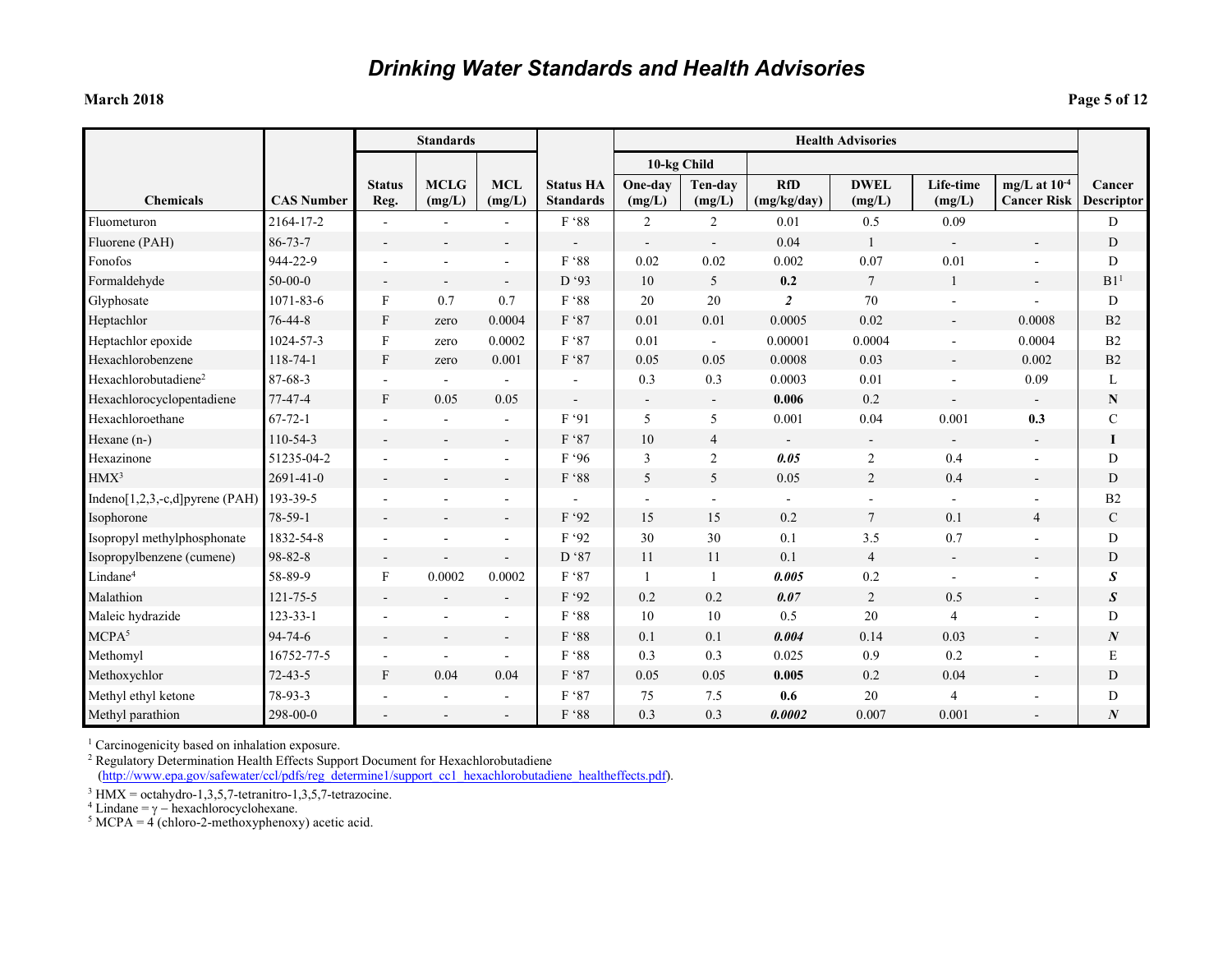### **March 2018 Page 6 of 12**

|                                                |                               |                           | <b>Standards</b>         |                          |                                     |                          |                          |                           | <b>Health Advisories</b> |                          |                                         |                             |
|------------------------------------------------|-------------------------------|---------------------------|--------------------------|--------------------------|-------------------------------------|--------------------------|--------------------------|---------------------------|--------------------------|--------------------------|-----------------------------------------|-----------------------------|
|                                                |                               |                           |                          |                          |                                     |                          | 10-kg Child              |                           |                          |                          |                                         |                             |
| <b>Chemicals</b>                               | <b>CASRN</b><br><b>Number</b> | <b>Status</b><br>Reg.     | <b>MCLG</b><br>(mg/L)    | <b>MCL</b><br>(mg/L)     | <b>Status HA</b><br><b>Document</b> | One-day<br>(mg/L)        | Ten-day<br>(mg/L)        | <b>RfD</b><br>(mg/kg/day) | <b>DWEL</b><br>(mg/L)    | Life-time<br>(mg/L)      | mg/L at $10^{-4}$<br><b>Cancer Risk</b> | Cancer<br><b>Descriptor</b> |
| Metolachlor                                    | 51218-45-2                    |                           |                          |                          | F '88                               | 2                        | 2                        | 0.1                       | 3.5                      | 0.7                      |                                         | $\boldsymbol{C}$            |
| Metribuzin                                     | 21087-64-9                    | $\overline{\phantom{a}}$  | $\overline{\phantom{a}}$ | $\overline{\phantom{a}}$ | F '88                               | 5                        | 5                        | 0.01                      | 0.35                     | 0.07                     |                                         | $\boldsymbol{D}$            |
| Monochloroacetic acid                          | $79 - 11 - 8$                 | $_{\rm F}$                | 0.07                     | 0.06 <sup>1</sup>        | $\overline{a}$                      | 0.2                      | 0.2                      | 0.01                      | 0.35                     | 0.07                     |                                         | I                           |
| Monochlorobenzene                              | 108-90-7                      | $\mathbf{F}$              | 0.1                      | 0.1                      | F '87                               | $\overline{4}$           | $\overline{4}$           | 0.02                      | 0.7                      | 0.1                      |                                         | D                           |
| Naphthalene                                    | $91 - 20 - 3$                 | $\blacksquare$            |                          | $\blacksquare$           | F '90                               | 0.5                      | 0.5                      | 0.02                      | 0.7                      | 0.1                      |                                         | I                           |
| Nitrocellulose <sup>2</sup>                    | 9004-70-0                     | $\overline{\phantom{a}}$  |                          | $\blacksquare$           | F '88                               | $\blacksquare$           | $\blacksquare$           | $\overline{\phantom{a}}$  | $\sim$                   | $\blacksquare$           |                                         |                             |
| Nitroguanidine                                 | 556-88-7                      |                           |                          |                          | F'90                                | 10                       | 10                       | 0.1                       | 3.5                      | 0.7                      |                                         | D                           |
| Nitrophenol p-                                 | $100 - 02 - 7$                | $\overline{\phantom{a}}$  |                          | $\overline{\phantom{a}}$ | F '92                               | 0.8                      | 0.8                      | 0.008                     | 0.3                      | 0.06                     |                                         | D                           |
| N-nitrosodimethylamine                         |                               |                           |                          |                          |                                     |                          | $\sim$                   |                           |                          | $\mathbf{r}$             | 0.00007                                 | B2                          |
| Oxamyl (Vydate)                                | 23135-22-0                    | F                         | 0.2                      | 0.2                      | F '05                               | 0.01                     | 0.01                     | 0.001                     | 0.035                    |                          |                                         | $\mathbf N$                 |
| Paraquat                                       | 1910-42-5                     |                           |                          | $\blacksquare$           | F '88                               | 0.1                      | 0.1                      | 0.0045                    | 0.2                      | 0.03                     | $\blacksquare$                          | $\boldsymbol{E}$            |
| Pentachlorophenol                              | 87-86-5                       | F                         | zero                     | 0.001                    | F '87                               | $\mathbf{1}$             | 0.3                      | 0.005                     | 0.2                      | 0.04                     | 0.009                                   | L                           |
| <b>PFOA</b>                                    | 335-67-1                      |                           |                          |                          | F'16                                |                          |                          | $2 \times 10^{-5}$        | $3.7 \times 10^{-4}$     | $7 \times 10^{-5}$       | $5 \times 10^{-2}$                      | S                           |
| <b>PFOS</b>                                    | 1763-23-1                     | $\overline{\phantom{a}}$  |                          | $\overline{\phantom{a}}$ | F '16                               | $\blacksquare$           | $\overline{\phantom{a}}$ | $2 \times 10^{-5}$        | $3.7 \times 10^{-4}$     | $7 \times 10^{-5}$       |                                         | S                           |
| Phenanthrene (PAH)                             | $85 - 01 - 8$                 |                           |                          | $\blacksquare$           |                                     |                          | $\overline{\phantom{a}}$ |                           |                          |                          |                                         | D                           |
| Phenol                                         | 108-95-2                      | $\sim$                    |                          | $\sim$                   | D '92                               | 6                        | 6                        | 0.3                       | 11                       | $\boldsymbol{2}$         | $\overline{a}$                          | D                           |
| Picloram                                       | 1918-02-1                     | $\boldsymbol{\mathrm{F}}$ | 0.5                      | 0.5                      | F '88                               | $20\,$                   | $20\,$                   | 0.02                      | 0.7                      | ÷,                       | $\blacksquare$                          | $\mathbf D$                 |
| Polychlorinated biphenyls (PCBs)               | 1336-36-3                     | $\mathbf{F}$              | zero                     | 0.0005                   | D '93                               | $\blacksquare$           | $\blacksquare$           | $\overline{\phantom{a}}$  | $\blacksquare$           | $\overline{\phantom{a}}$ | 0.01                                    | B2                          |
| Prometon                                       | 1610-18-0                     |                           |                          |                          | F '88                               | 0.2                      | 0.2                      | 0.05                      | $\boldsymbol{2}$         | 0.4                      |                                         | $\boldsymbol{N}$            |
| Pronamide                                      | 23950-58-5                    |                           |                          | $\overline{\phantom{a}}$ | F '88                               | 0.8                      | 0.8                      | 0.08                      | $\overline{3}$           | $\blacksquare$           | 0.1                                     | B2                          |
| Propachlor                                     | 1918-16-7                     |                           |                          | ۰.                       | F '88                               | 0.5                      | 0.5                      | 0.05                      | $\overline{2}$           | $\sim$                   | 0.1                                     | L                           |
| Propazine                                      | 139-40-2                      |                           |                          | $\blacksquare$           | F '88                               | $\blacksquare$           | $\blacksquare$           | 0.02                      | 0.7                      | 0.01                     | $\mathbf{r}$                            | $\boldsymbol{N}$            |
| Propham                                        | 122-42-9                      |                           |                          |                          | F '88                               | 5                        | 5                        | 0.02                      | 0.6                      | 0.1                      |                                         | D                           |
| Pyrene (PAH)                                   | $129 - 00 - 0$                | $\overline{\phantom{a}}$  |                          | $\overline{\phantom{a}}$ | $\qquad \qquad \blacksquare$        | $\overline{\phantom{a}}$ | $\overline{\phantom{a}}$ | 0.03                      | $\sim$                   | $\overline{\phantom{a}}$ | $\overline{\phantom{a}}$                | D                           |
| $RDX^3$                                        | 121-82-4                      | $\overline{\phantom{a}}$  |                          | $\blacksquare$           | F '88                               | 0.1                      | $0.1\,$                  | 0.003                     | 0.1                      | 0.002                    | 0.03                                    | $\mathcal{C}$               |
| Simazine                                       | 122-34-9                      | F                         | 0.004                    | 0.004                    | F '88                               | $\overline{\phantom{a}}$ | $\blacksquare$           | 0.02                      | 0.7                      |                          |                                         | N                           |
| Styrene                                        | $100 - 42 - 5$                | ${\bf F}$                 | 0.1                      | 0.1                      | F '87                               | $20\,$                   | $\sqrt{2}$               | $0.2\,$                   | $\overline{7}$           | 0.1                      |                                         | $\mathbf C$                 |
| 2,4,5-T (Trichlorophenoxy-acetic acid) 93-76-5 |                               |                           |                          | $\blacksquare$           | F '88                               | 0.8                      | 0.8                      | 0.01                      | 0.35                     | 0.07                     |                                         | D                           |

<sup>1</sup> 1998 Final Rule for Disinfectants and Disinfection By-products: the total for five haloacetic acids is 0.06 mg/L.

<sup>2</sup> The Health Advisory Document for nitrocellulose does not include HA values and describes this compound as relatively nontoxic.

 $3$  RDX = hexahydro -1,3,5-trinitro-1,3,5-triazine.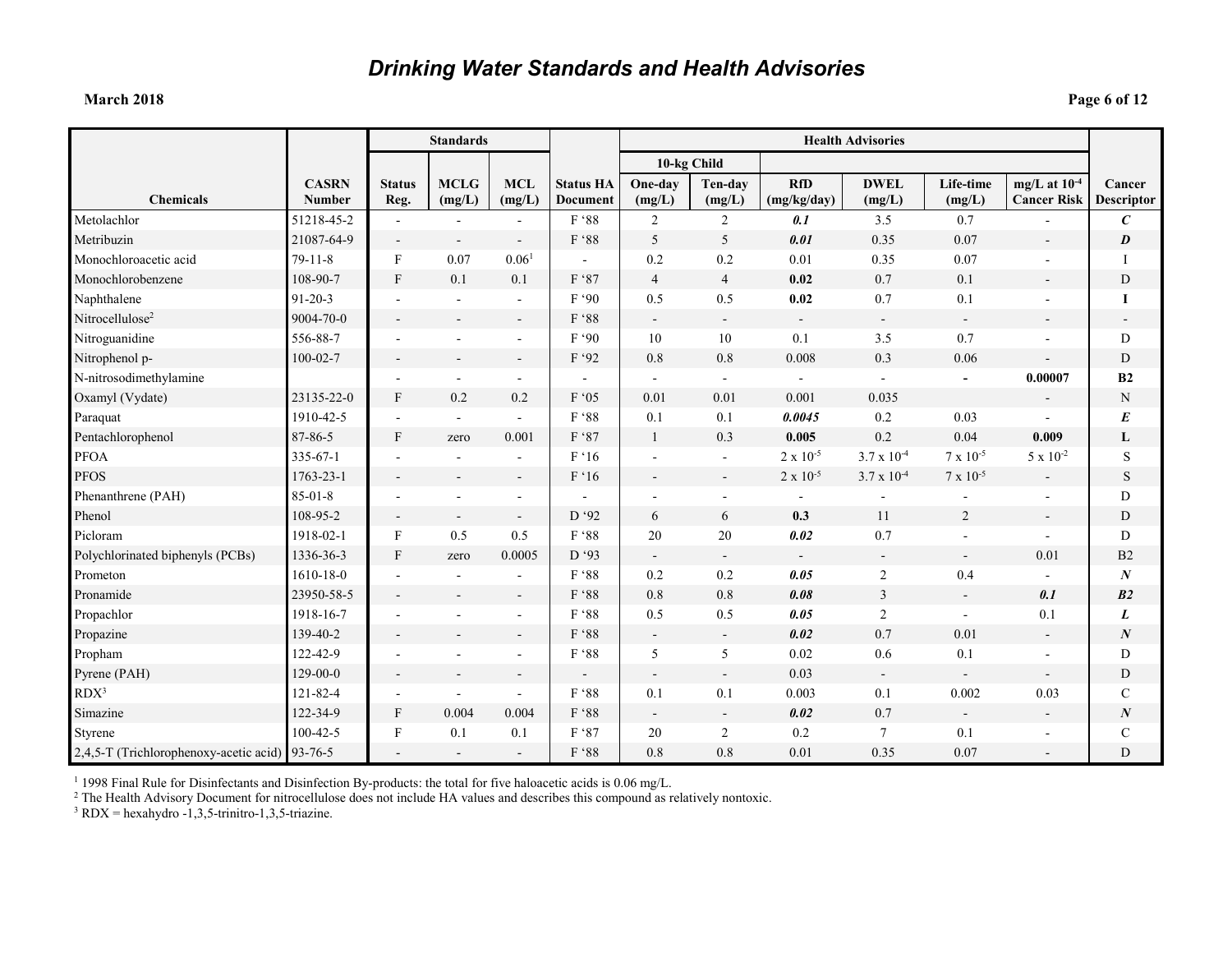### **March 2018 Page 7 of 12**

|                                  |                               |                           | <b>Standards</b>         |                          |                                     |                          |                          |                           | <b>Health Advisories</b> |                          |                                         |                             |
|----------------------------------|-------------------------------|---------------------------|--------------------------|--------------------------|-------------------------------------|--------------------------|--------------------------|---------------------------|--------------------------|--------------------------|-----------------------------------------|-----------------------------|
|                                  |                               |                           |                          |                          |                                     | 10-kg Child              |                          |                           |                          |                          |                                         |                             |
| <b>Chemicals</b>                 | <b>CASRN</b><br><b>Number</b> | <b>Status</b><br>Reg.     | <b>MCLG</b><br>(mg/L)    | <b>MCL</b><br>(mg/L)     | <b>Status HA</b><br><b>Document</b> | One-day<br>(mg/L)        | Ten-day<br>(mg/L)        | <b>RfD</b><br>(mg/kg/day) | <b>DWEL</b><br>(mg/L)    | Life-time<br>(mg/L)      | mg/L at $10^{-4}$<br><b>Cancer Risk</b> | Cancer<br><b>Descriptor</b> |
| 2,3,7,8-TCDD (Dioxin)            | 1746-01-6                     | $\boldsymbol{F}$          | zero                     | 3E-08                    | F'87                                | $1E-06$                  | $1E-07$                  | 1E-09                     | $4E-08$                  |                          | $2E-08$                                 | B <sub>2</sub>              |
| Tebuthiuron                      | 34014-18-1                    |                           |                          |                          | $\mathrm{F}$ '88                    | 3                        | $\overline{3}$           | 0.07                      | $\overline{2}$           | 0.5                      | $\blacksquare$                          | D                           |
| Terbacil                         | 5902-51-2                     |                           |                          |                          | F '88                               | 0.3                      | 0.3                      | 0.01                      | 0.4                      | 0.09                     |                                         | E                           |
| Terbufos                         | 13071-79-9                    |                           |                          | $\overline{\phantom{a}}$ | F '88                               | 0.005                    | 0.005                    | 0.00005                   | 0.002                    | 0.0004                   | $\overline{\phantom{a}}$                | ${\rm D}$                   |
| Tetrachloroethane $(1,1,1,2-)$   | 630-20-6                      |                           |                          |                          | F '89                               | 2                        | 2                        | 0.03                      | -1                       | 0.07                     | 0.1                                     | $\mathcal{C}$               |
| Tetrachloroethane $(1,1,2,2-)$   | $79 - 34 - 5$                 |                           | $\blacksquare$           | $\blacksquare$           | F'08                                | 3                        | 3                        | 0.01                      | 0.4                      | $\overline{\phantom{a}}$ | 0.04                                    | L                           |
| Tetrachloroethylene <sup>1</sup> | $127 - 18 - 4$                | $\boldsymbol{\mathrm{F}}$ | zero                     | 0.005                    | F '87                               | 2                        | $\overline{2}$           | 0.01                      | 0.5                      | 0.01                     |                                         |                             |
| Tetrachloroterephthalic acid     | 236-79-0                      | $\blacksquare$            | $\overline{\phantom{a}}$ | $\overline{\phantom{a}}$ | F'08                                | 100                      | 100                      | $\blacksquare$            | $\sim$                   | $\overline{\phantom{a}}$ | $\overline{\phantom{a}}$                | <b>I</b>                    |
| Trichlorofluoromethane           | 75-69-4                       |                           |                          |                          | F '89                               | $\boldsymbol{7}$         | $\tau$                   | 0.3                       | $10\,$                   | $\mathbf{2}$             |                                         | D                           |
| Toluene                          | 108-88-3                      | $\boldsymbol{\mathrm{F}}$ | $\mathbf{1}$             | $\mathbf{1}$             | D'93                                | 20                       | $\overline{2}$           | 0.08                      | $\overline{3}$           |                          |                                         | 1                           |
| Toxaphene                        | 8001-35-2                     | $\boldsymbol{\mathrm{F}}$ | zero                     | 0.003                    | F '96                               | 0.004                    | 0.004                    | 0.0004                    | $0.01\,$                 | $\omega$                 | 0.003                                   | B2                          |
| $2,4,5$ -TP (Silvex)             | $93 - 72 - 1$                 | $\boldsymbol{\mathrm{F}}$ | 0.05                     | 0.05                     | $\rm F$ '88                         | $0.2\,$                  | 0.2                      | 0.008                     | 0.3                      | 0.05                     | $\sim$                                  | D                           |
| Trichloroacetic acid             | 76-03-9                       | $\boldsymbol{F}$          | 0.02                     | 0.06 <sup>2</sup>        |                                     | 3                        | 3                        | 0.03                      | -1                       | 0.02                     | $\blacksquare$                          | S                           |
| Trichlorobenzene (1,2,4-)        | $120 - 82 - 1$                | $\mathbf{F}$              | 0.07                     | 0.07                     | F '89                               | 0.1                      | 0.1                      | 0.01                      | 0.35                     | 0.07                     | $\blacksquare$                          | D                           |
| Trichlorobenzene (1,3,5-)        | $108 - 70 - 3$                |                           |                          |                          | F '89                               | 0.6                      | 0.6                      | 0.006                     | 0.2                      | 0.04                     |                                         | D                           |
| Trichloroethane $(1,1,1-)$       | $71 - 55 - 6$                 | F                         | 0.2                      | 0.2                      | F '87                               | 100                      | 40                       | $\overline{2}$            | 70                       |                          | $\blacksquare$                          | 1                           |
| Trichloroethane $(1,1,2-)$       | 79-00-5                       | $\boldsymbol{\mathrm{F}}$ | 0.003                    | 0.005                    | F '89                               | 0.6                      | 0.4                      | 0.004                     | 0.1                      | 0.003                    | 0.06                                    | $\mathcal{C}$               |
| Trichloroethylene <sup>1</sup>   | $79 - 01 - 6$                 | F                         | zero                     | 0.005                    | F '87                               | $\overline{\phantom{a}}$ | $\overline{\phantom{a}}$ | 0.007                     | 0.2                      | $\overline{\phantom{a}}$ | 0.3                                     | B2                          |
| Trichlorophenol (2,4,6-)         | 88-06-2                       |                           |                          |                          | D '94                               | 0.03                     | 0.03                     | 0.0003                    | 0.01                     |                          | 0.3                                     | B2                          |
| Trichloropropane $(1,2,3-)$      | 96-18-4                       |                           |                          |                          | F '89                               | 0.6                      | 0.6                      | 0.004                     | 0.1                      |                          | $\blacksquare$                          | L                           |
| Trifluralin                      | 1582-09-8                     |                           |                          | $\blacksquare$           | F '90                               | 0.08                     | 0.08                     | 0.02                      | 0.7                      | 0.01                     | 0.4                                     | $\epsilon$                  |
| Trimethylbenzene (1,2,4-)        | $95 - 63 - 6$                 |                           |                          | $\overline{\phantom{a}}$ | D '87                               | $\overline{\phantom{a}}$ | $\overline{\phantom{a}}$ |                           |                          | $\overline{\phantom{a}}$ | $\overline{\phantom{a}}$                | D                           |
| Trimethylbenzene $(1,3,5-)$      | $108 - 67 - 8$                |                           |                          | $\blacksquare$           | D '87                               | 10                       | $\sim$                   |                           | $\overline{\phantom{a}}$ | $\overline{\phantom{a}}$ | $\blacksquare$                          | D                           |
| Trinitroglycerol                 | $55 - 63 - 0$                 |                           |                          |                          | F '87                               | 0.005                    | 0.005                    |                           |                          | 0.005                    | 0.2                                     |                             |
| Trinitrotoluene (2,4,6-)         | 118-96-7                      |                           |                          |                          | F '89                               | 0.02                     | 0.02                     | 0.0005                    | 0.02                     | 0.002                    | 0.1                                     | $\mathbf C$                 |
| Vinyl chloride                   | $75-01-4$                     | $\boldsymbol{\mathrm{F}}$ | zero                     | 0.002                    | F '87                               | 3                        | 3                        | 0.003                     | 0.1                      | $\blacksquare$           | 0.002                                   | $\bf H$                     |
| Xylenes                          | 1330-20-7                     | $\mathbf F$               | 10                       | 10                       | D'93                                | 40                       | 40                       | 0.2                       |                          |                          |                                         | I                           |

<sup>1</sup> Under review.

<sup>2</sup> 1998 Final Rule for Disinfectants and Disinfection By-products: The total for five haloacetic acids is 0.06 mg/L.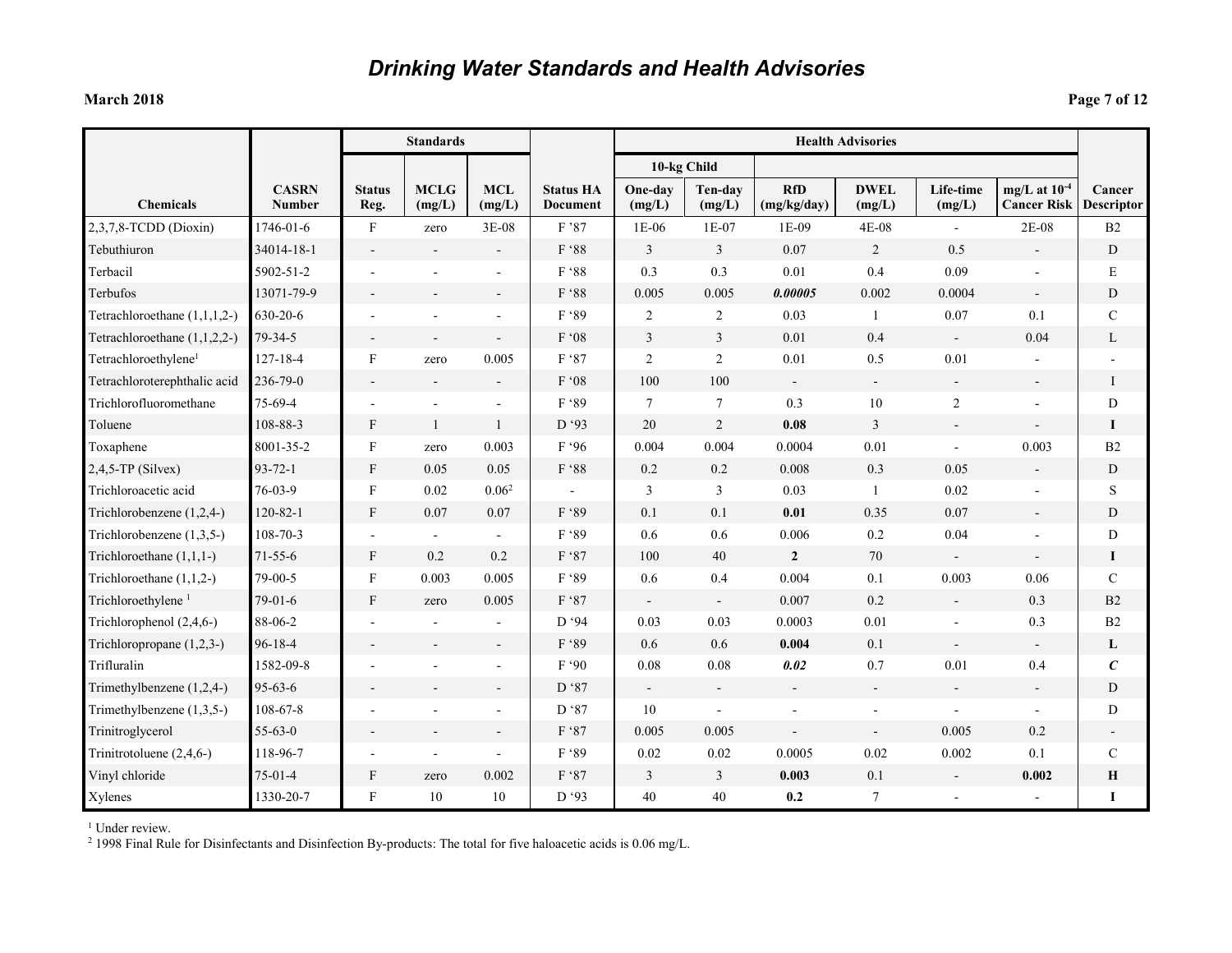#### **March 2018 Page 8 of 12**

| Page 8 of 12 |  |
|--------------|--|
|--------------|--|

|                                  | <b>Standards</b>              |                          |                          |                          |                                     |                          | <b>Health Advisories</b> |                           |                          |                     |                                         |                             |
|----------------------------------|-------------------------------|--------------------------|--------------------------|--------------------------|-------------------------------------|--------------------------|--------------------------|---------------------------|--------------------------|---------------------|-----------------------------------------|-----------------------------|
|                                  |                               |                          |                          |                          |                                     |                          | 10-kg Child              |                           |                          |                     |                                         |                             |
| <b>Chemicals</b>                 | <b>CASRN</b><br><b>Number</b> | <b>Status</b><br>Reg.    | <b>MCLG</b><br>(mg/L)    | <b>MCL</b><br>(mg/L)     | <b>Status HA</b><br><b>Document</b> | One-day<br>(mg/L)        | Ten-dav<br>(mg/L)        | <b>RfD</b><br>(mg/kg/day) | <b>DWEL</b><br>(mg/L)    | Life-time<br>(mg/L) | mg/L at $10^{-4}$<br><b>Cancer Risk</b> | Cancer<br><b>Descriptor</b> |
|                                  |                               |                          |                          |                          | <b>INORGANICS</b>                   |                          |                          |                           |                          |                     |                                         |                             |
| Ammonia                          | 7664-41-7                     | $\blacksquare$           | $\overline{\phantom{a}}$ |                          | D '92                               |                          | $\blacksquare$           | $\overline{\phantom{0}}$  | $\blacksquare$           | 30                  | $\sim$                                  | D                           |
| Antimony                         | 7440-36-0                     | F                        | 0.006                    | 0.006                    | F '92                               | 0.01                     | 0.01                     | 0.0004                    | 0.01                     | 0.006               |                                         | $\mathbf D$                 |
| Arsenic                          | 7440-38-2                     | F                        | zero                     | 0.01                     | $\mathbb{Z}^+$                      | $\overline{\phantom{a}}$ | $\mathbf{r}$             | 0.0003                    | 0.01                     | $\blacksquare$      | 0.002                                   | A                           |
| Asbestos (fibers/l >10Fm length) | 1332-21-4                     | F                        | 7 MFL <sup>1</sup>       | 7 MFL                    | $\sim$                              | $\blacksquare$           | $\sim$                   | $\overline{\phantom{a}}$  | $\blacksquare$           | $\sim$              | 700-MFL                                 | $A^2$                       |
| Barium                           | 7440-39-3                     | F                        | 2                        | $\overline{2}$           | D'93                                | 0.7                      | 0.7                      | 0.2                       | $\overline{7}$           |                     |                                         | ${\bf N}$                   |
| Beryllium                        | 7440-41-7                     | F                        | 0.004                    | 0.004                    | F '92                               | 30                       | 30                       | 0.002                     | 0.07                     |                     |                                         |                             |
| Boron                            | 7440-42-8                     | $\blacksquare$           |                          | $\blacksquare$           | F '08                               | 3                        | $\overline{3}$           | 0.2                       | $7\phantom{.0}$          | 6                   | $\sim$                                  | I                           |
| <b>Bromate</b>                   | 7789-38-0                     | F                        | zero                     | 0.01                     | D '98                               | 0.2                      | $\sim$                   | 0.004                     | 0.14                     |                     | 0.005                                   | B <sub>2</sub>              |
| Cadmium                          | 7440-43-9                     | F                        | 0.005                    | 0.005                    | F '87                               | 0.04                     | 0.04                     | 0.0005                    | 0.02                     | 0.005               |                                         | D                           |
| Chloramine <sup>3</sup>          | 10599-90-3                    | F                        | 4 <sup>4</sup>           | 4 <sup>4</sup>           | D'95                                | $\blacksquare$           |                          | 0.1                       | 3.5                      | 3.0                 |                                         |                             |
| Chlorine                         | 7782-50-5                     | F                        | 4 <sup>4</sup>           | $4^{4}$                  | D '95                               | $\overline{3}$           | $\overline{3}$           | 0.1                       | 5                        | $\overline{4}$      |                                         | D                           |
| Chlorine dioxide                 | 10049-04-4                    | $\rm F$                  | $0.8^{4}$                | $0.8^{4}$                | D '98                               | 0.8                      | 0.8                      | 0.03                      |                          | 0.8                 |                                         | D                           |
| Chlorite                         | 7758-19-2                     | F                        | 0.8                      | $\mathbf{1}$             | D'98                                | 0.8                      | 0.8                      | 0.03                      | $\mathbf{1}$             | 0.8                 |                                         | D                           |
| Chromium (total)                 | 7440-47-3                     | F                        | 0.1                      | 0.1                      | F '87                               | $\overline{1}$           |                          | $0.003^{5}$               | 0.1                      |                     |                                         | D                           |
| Copper (at tap)                  | 7440-50-8                     | F                        | 1.3                      | TT <sup>6</sup>          | D '98                               | $\overline{\phantom{a}}$ | $\sim$                   | $\overline{\phantom{a}}$  | $\overline{\phantom{a}}$ | $\sim$              | $\sim$                                  | D                           |
| Cyanide                          | 143-33-9                      | F                        | 0.2                      | 0.2                      | F '87                               | 0.2                      | 0.2                      | $0.0006^7$                |                          |                     |                                         | I                           |
| Fluoride                         | 7681-49-4                     | F                        | $\overline{4}$           | $\overline{4}$           | $\mathbb{Z}^+$                      | $-8$                     | Ξ.                       | $0.06^9$                  |                          |                     |                                         | $\blacksquare$              |
| Lead (at tap)                    | 7439-92-1                     | F                        | zero                     | TT <sup>6</sup>          | $\sim$                              | $\blacksquare$           | ٠                        | $\overline{\phantom{a}}$  | $\overline{\phantom{a}}$ | $\sim$              |                                         | B <sub>2</sub>              |
| Manganese                        | 7439-96-5                     | $\overline{\phantom{a}}$ |                          |                          | F'04                                | $\mathbf{1}$             |                          | $0.14^{10}$               | 1.6                      | 0.3                 |                                         | D                           |
| Mercury (inorganic)              | 7487-94-7                     | F                        | 0.002                    | 0.002                    | F '87                               | 0.002                    | 0.002                    | 0.0003                    | 0.01                     | 0.002               | $\overline{\phantom{a}}$                | $\mathbf D$                 |
| Molybdenum                       | 7439-98-7                     |                          |                          | $\overline{\phantom{a}}$ | D'93                                | 0.08                     | 0.08                     | 0.005                     | 0.2                      | 0.04                |                                         | D                           |
| Nickel                           | 7440-02-0                     | F                        |                          | $\overline{\phantom{a}}$ | F '95                               | $\overline{1}$           |                          | 0.02                      | 0.7                      | 0.1                 |                                         |                             |

 $<sup>1</sup>$  MFL = million fibers per liter.</sup>

<sup>2</sup> Carcinogenicity based on inhalation exposure.

<sup>3</sup> Monochloramine; measured as free chlorine.

<sup>4</sup> 1998 Final Rule for Disinfectants and Disinfection By-products: MRDLG=Maximum Residual Disinfection Level Goal; and MRDL=Maximum Residual Disinfection Level.

<sup>5</sup> IRIS value for chromium VI.

<sup>6</sup> Copper action level 1.3 mg/L; lead action level 0.015 mg/L.

<sup>7</sup> This RfD is for hydrogen cyanide.

<sup>8</sup> In case of overfeed of the fluoridation chemical see CDC Guidelines in Engineering and Administrative Recommendations on Water Fluoridation [www.cdc.gov/mmwr/preview/mmwrhtml/00039178.htm.](http://www.cdc.gov/mmwr/preview/mmwrhtml/00039178.htm) Elevated F levels ≥ 10mg/L require action by the water system operator.

<sup>9</sup> Based on dental fluorosis in children, a cosmetic effect. MCLG based on skeletal fluorosis.

<sup>10</sup> Dietary manganese. The lifetime health advisory includes a 3 fold modifying factor to account for increased bioavailability from drinking water.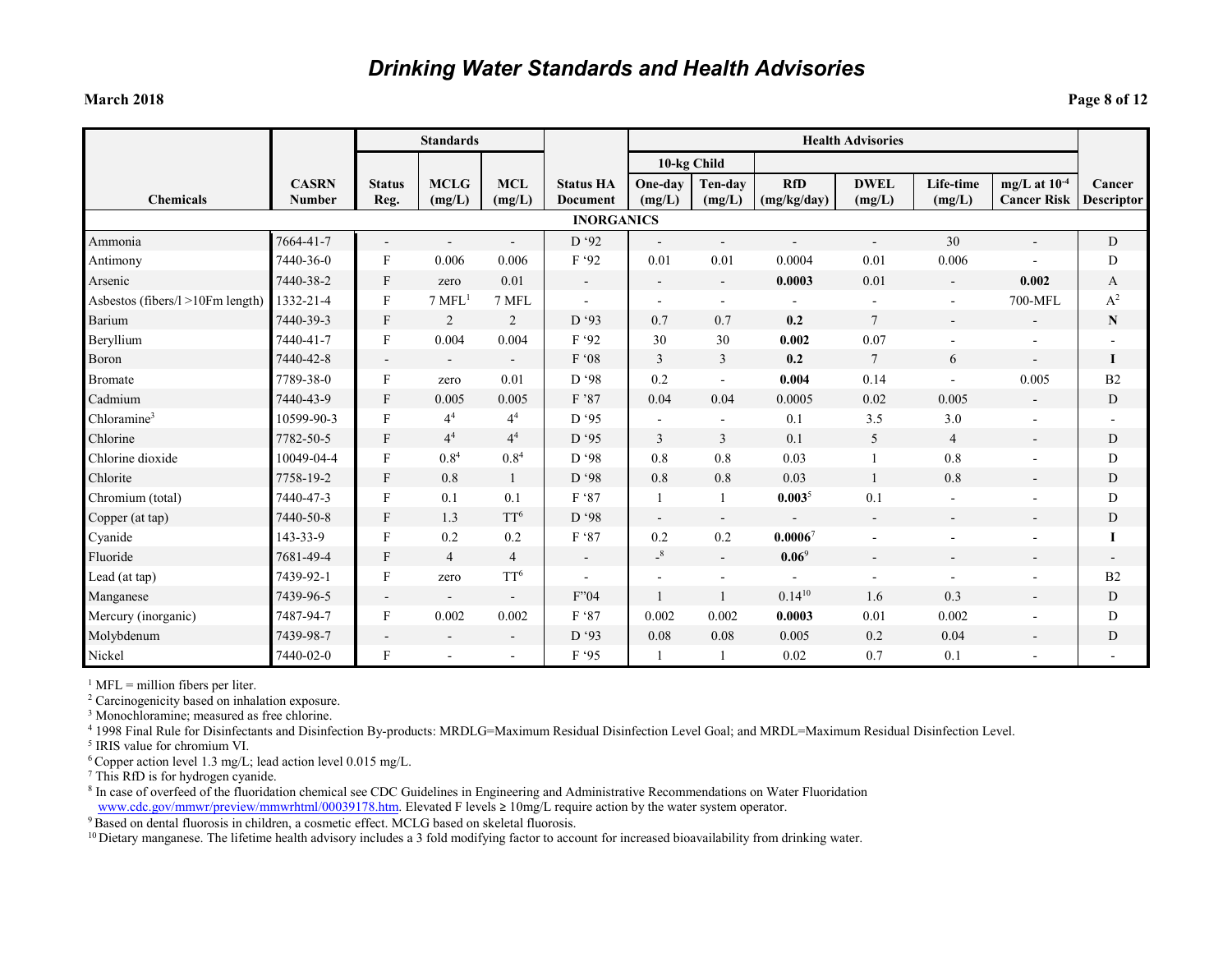### **March 2018 Page 9 of 12**

|                                                                           |                               | <b>Standards</b>          |                       |                                                |                                     | <b>Health Advisories</b> |                          |                           |                          |                          |                                         |                             |
|---------------------------------------------------------------------------|-------------------------------|---------------------------|-----------------------|------------------------------------------------|-------------------------------------|--------------------------|--------------------------|---------------------------|--------------------------|--------------------------|-----------------------------------------|-----------------------------|
|                                                                           |                               |                           |                       |                                                |                                     |                          | 10-kg Child              |                           |                          |                          |                                         |                             |
| <b>Chemicals</b>                                                          | <b>CASRN</b><br><b>Number</b> | <b>Status</b><br>Reg.     | <b>MCLG</b><br>(mg/L) | <b>MCL</b><br>(mg/L)                           | <b>Status HA</b><br><b>Document</b> | One-day<br>(mg/L)        | Ten-day<br>(mg/L)        | <b>RfD</b><br>(mg/kg/day) | <b>DWEL</b><br>(mg/L)    | Life-time<br>(mg/L)      | mg/L at $10^{-4}$<br><b>Cancer Risk</b> | Cancer<br><b>Descriptor</b> |
| Nitrate (as N)                                                            | 14797-55-8                    | $\mathbf{F}$              | 10                    | 10                                             | D '93                               | 10 <sup>1</sup>          | 10 <sup>1</sup>          | 1.6                       | ٠                        | $\blacksquare$           | $\blacksquare$                          | $\blacksquare$              |
| Nitrite (as N)                                                            | 14797-65-0                    | $\mathbf{F}$              |                       | $\mathbf{1}$                                   | D'93                                | 1 <sup>1</sup>           | 1 <sup>1</sup>           | 0.16                      | $\sim$                   |                          | $\overline{\phantom{a}}$                |                             |
| Nitrate + Nitrite (both as N)                                             |                               | $\boldsymbol{\mathrm{F}}$ | 10                    | 10                                             | D'93                                | $\blacksquare$           | $\blacksquare$           | $\blacksquare$            |                          |                          | $\blacksquare$                          |                             |
| Perchlorate <sup>2</sup>                                                  | 14797-73-0                    | $\blacksquare$            | $\blacksquare$        | $\overline{\phantom{a}}$                       | I'08                                | $\blacksquare$           | $\blacksquare$           | 0.007                     | 0.025                    | 0.015                    |                                         | L/N                         |
| Selenium                                                                  | 7782-49-2                     | $\boldsymbol{\mathrm{F}}$ | 0.05                  | 0.05                                           | $\blacksquare$                      | $\overline{\phantom{a}}$ | $\blacksquare$           | 0.005                     | 0.2                      | 0.05                     | $\overline{\phantom{a}}$                | D                           |
| Silver                                                                    | 7440-22-4                     | $\blacksquare$            | $\blacksquare$        | $\sim$                                         | F '92                               | 0.2                      | 0.2                      | 0.005 <sup>3</sup>        | 0.2                      | 0.1 <sup>3</sup>         | $\overline{a}$                          | D                           |
| Strontium                                                                 | 7440-24-6                     | $\overline{\phantom{a}}$  |                       | $\overline{\phantom{a}}$                       | D '93                               | 25                       | 25                       | 0.6                       | 20                       | $\overline{4}$           | $\overline{\phantom{a}}$                | D                           |
| Thallium                                                                  | 7440-28-0                     | $\mathbf{F}$              | 0.0005                | 0.002                                          | F '92                               | 0.007                    | 0.007                    | $\sim$                    | $\overline{\phantom{a}}$ | $\blacksquare$           | $\overline{\phantom{a}}$                | 1                           |
| White phosphorous                                                         | 7723-14-0                     | $\blacksquare$            |                       | $\overline{\phantom{a}}$                       | F'90                                | $\blacksquare$           | $\blacksquare$           | 0.00002                   | 0.0005                   | 0.0001                   |                                         | D                           |
| Zinc                                                                      | 7440-66-6                     | $\overline{\phantom{a}}$  |                       | $\overline{\phantom{a}}$                       | D '93                               | 6                        | 6                        | 0.3                       | 10                       | 2                        | $\blacksquare$                          | 1                           |
| <b>RADIONUCLIDES</b>                                                      |                               |                           |                       |                                                |                                     |                          |                          |                           |                          |                          |                                         |                             |
| Beta particle and photon activity<br>(formerly man-made<br>radionuclides) |                               | $\mathbf{F}$              | zero                  | 4 mrem/yr                                      | $\overline{\phantom{a}}$            |                          |                          |                           |                          |                          | 4 mrem/yr                               | A                           |
| Gross alpha particle activity                                             |                               | $\boldsymbol{\mathrm{F}}$ | zero                  | 15 pCi/L                                       | $\blacksquare$                      | $\overline{\phantom{a}}$ |                          |                           |                          | $\blacksquare$           | 15 pCi/L                                | A                           |
| Combined Radium 226 & 228                                                 | 7440-14-4                     | $\boldsymbol{\mathrm{F}}$ | zero                  | 5 pCi/L                                        | $\overline{\phantom{a}}$            | $\overline{\phantom{a}}$ | $\overline{\phantom{a}}$ | $\overline{a}$            |                          | $\overline{\phantom{a}}$ | $\overline{\phantom{a}}$                | A                           |
| Radon                                                                     | 10043-92-2                    | $\mathbf{P}$              | zero                  | $300$ pCi/L<br>AMCL <sup>4</sup><br>4000 pCi/L |                                     |                          |                          |                           |                          | ۰                        | 150 pCi/L                               | A                           |
| Uranium                                                                   | 7440-61-1                     | $\mathbf{F}$              | zero                  | 0.03                                           | $\overline{\phantom{a}}$            |                          |                          | 0.0006 <sup>5</sup>       | 0.02                     |                          |                                         | A                           |

<sup>1</sup> These values are calculated for a 4-kg infant and are protective for all age groups.

<sup>2</sup> Subchronic value for pregnant women.

<sup>3</sup> Based on a cosmetic effect.

 $4$  AMCL = Alternative Maximum Contaminant Level.

<sup>5</sup> Soluble uranium salts. Radionuclide Rule.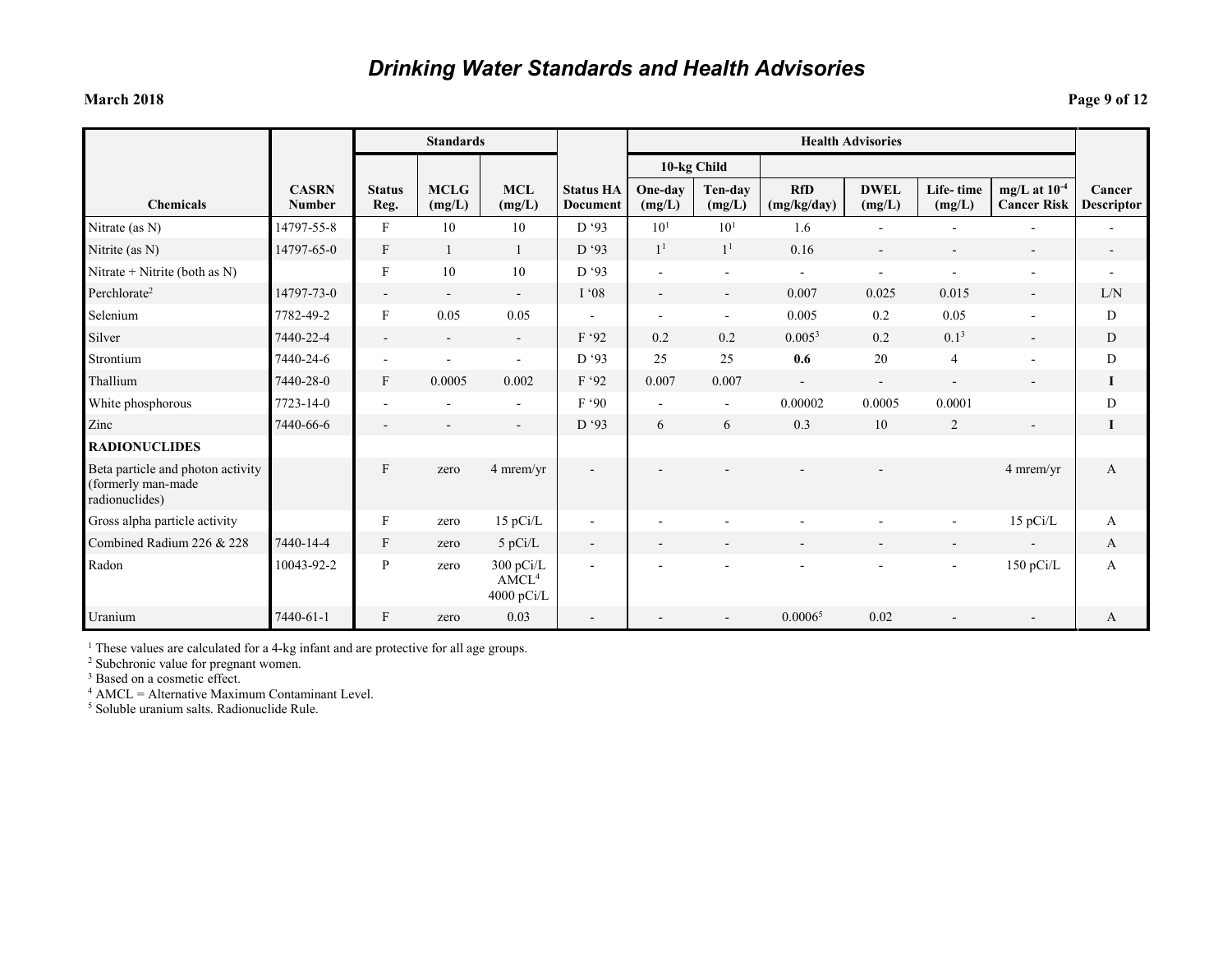| <b>Chemicals</b>             | <b>CAS Number</b>          | <b>Status</b>       | <b>SDWR</b>              |  |
|------------------------------|----------------------------|---------------------|--------------------------|--|
| Aluminum                     | 7429-90-5                  | F                   | 0.05 to 0.2 mg/L         |  |
| Chloride                     | F<br>7647-14-5<br>250 mg/L |                     |                          |  |
| Color                        | <b>NA</b>                  | F<br>15 color units |                          |  |
| Copper                       | 7440-50-8                  | F                   | $1.0$ mg/L               |  |
| Corrosivity                  | <b>NA</b>                  | F                   | non-corrosive            |  |
| Fluoride                     | 7681-49-4                  | F                   | $2.0$ mg/L               |  |
| Foaming agents               | <b>NA</b>                  | F                   | $0.5$ mg/L               |  |
| Iron                         | 7439-89-6                  | F<br>$0.3$ mg/L     |                          |  |
| Manganese                    | 7439-96-5                  | F                   | $0.05$ mg/L              |  |
| Odor                         | <b>NA</b>                  | F                   | 3 threshold odor numbers |  |
| pH                           | <b>NA</b>                  | F                   | $6.5 - 8.5$              |  |
| Silver                       | 7440-22-4                  | F<br>$0.1$ mg/L     |                          |  |
| Sulfate                      | 7757-82-6                  | F                   | 250 mg/L                 |  |
| Total dissolved solids (TDS) | NA.                        | F                   | 500 mg/L                 |  |
| Zinc                         | 7440-66-6                  | F                   | $5$ mg/L                 |  |

## *Secondary Drinking Water Regulations*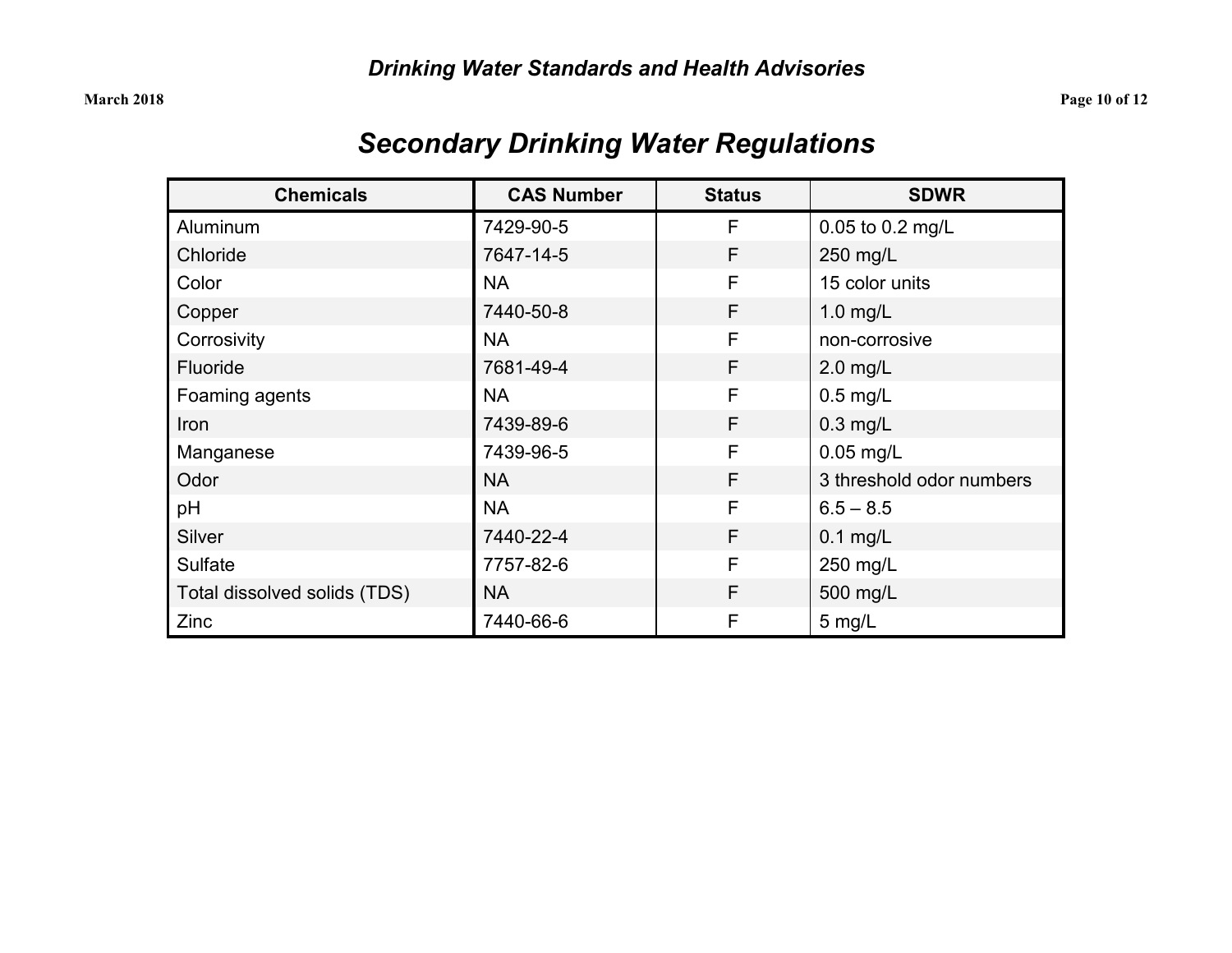## *Microbiology*

|                                   | <b>Status Reg.</b> | <b>Status HA</b><br><b>Document</b> | <b>MCLG</b> | <b>MCL</b> | <b>Treatment Technique</b>                                                                                                                                                          |
|-----------------------------------|--------------------|-------------------------------------|-------------|------------|-------------------------------------------------------------------------------------------------------------------------------------------------------------------------------------|
| Cryptosporidium                   | F                  | F 01                                | zero        | <b>TT</b>  | Systems that filter must remove 99% of<br>Cryptosporidium                                                                                                                           |
| Cylindrospermosin                 |                    | F 15                                |             |            |                                                                                                                                                                                     |
| Cyanobacterial Microcystin Toxins |                    | F 15                                |             |            |                                                                                                                                                                                     |
| Giardia lamblia                   | F                  | F 98                                | zero        | ТT         | 99.9% killed/inactivated                                                                                                                                                            |
| Legionella                        | F <sup>1</sup>     | F 01                                | zero        | <b>TT</b>  | No limit; EPA believes that if Giardia and viruses<br>are inactivated, Legionella will also be controlled                                                                           |
| Heterotrophic Plate Count (HPC)   | F <sup>1</sup>     |                                     | <b>NA</b>   | <b>TT</b>  | No more than 500 bacterial colonies per milliliter.                                                                                                                                 |
| Mycobacteria                      |                    | F 99                                |             |            |                                                                                                                                                                                     |
| <b>Total Coliforms</b>            | F                  |                                     | zero        | 5%         | No more than 5.0% samples total coliform-<br>positive in a month. Every sample that has total<br>coliforms must be analyzed for fecal coliforms;<br>no fecal coliforms are allowed. |
| Turbidity                         | F                  |                                     | <b>NA</b>   | ТT         | At no time can turbidity go above 5 NTU<br>(nephelometric turbidity units)                                                                                                          |
| <b>Viruses</b>                    | F <sup>1</sup>     |                                     | zero        | TТ         | 99.99% killed/inactivated                                                                                                                                                           |

1 Regulated under the surface water treatment rule.